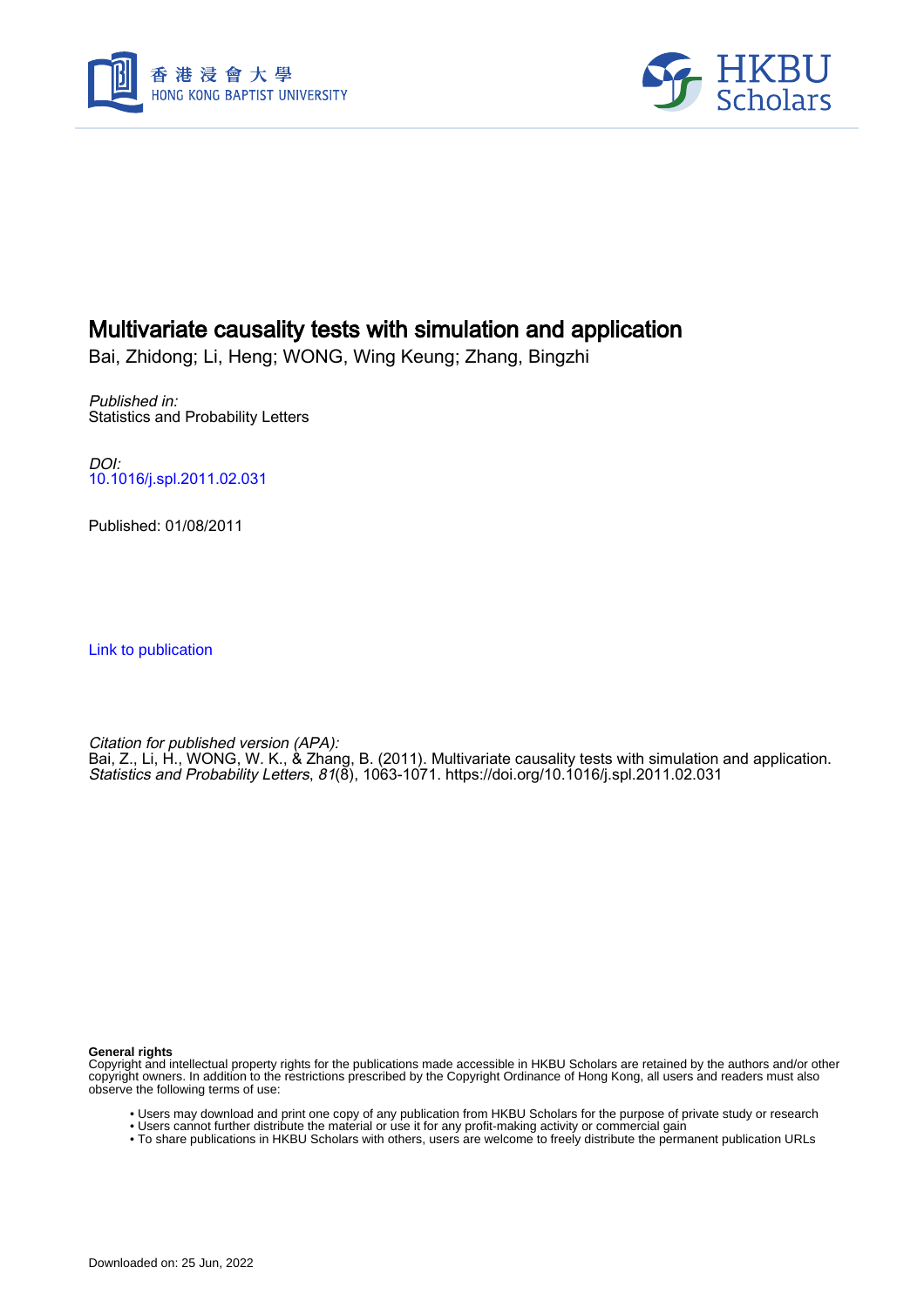# Multivariate Causality Tests with Simulation and Application

# Zhidong Bai

School of Mathematics and Statistics, Northeast Normal University Department of Statistics and Applied Probability, National University of Singapore

### Heng Li

Department of Mathematics Hong Kong Baptist University

# Wing-Keung Wong

Department of Economics Hong Kong Baptist University

# Bingzhi Zhang

Department of BioStatistics Columbia University

Corresponding author: Wing-Keung Wong, Department of Economics, Hong Kong Baptist University, Kowloon Tong, Hong Kong. Tel: (852)-3411-7542, Fax: (852)-3411-5580, Email: awong@hkbu.edu.hk

Acknowledgments We would like to show our appreciation to the Editor, Professor Hira Koul, and the referees for their helpful comments which enable us to improve our paper significantly. The third author would like to thank Professors Robert B. Miller and Howard E. Thompson for their continuous guidance and encouragement. This research is partially supported by Northeast Normal University, the National University of Singapore, Hong Kong Baptist University, and Columbia University.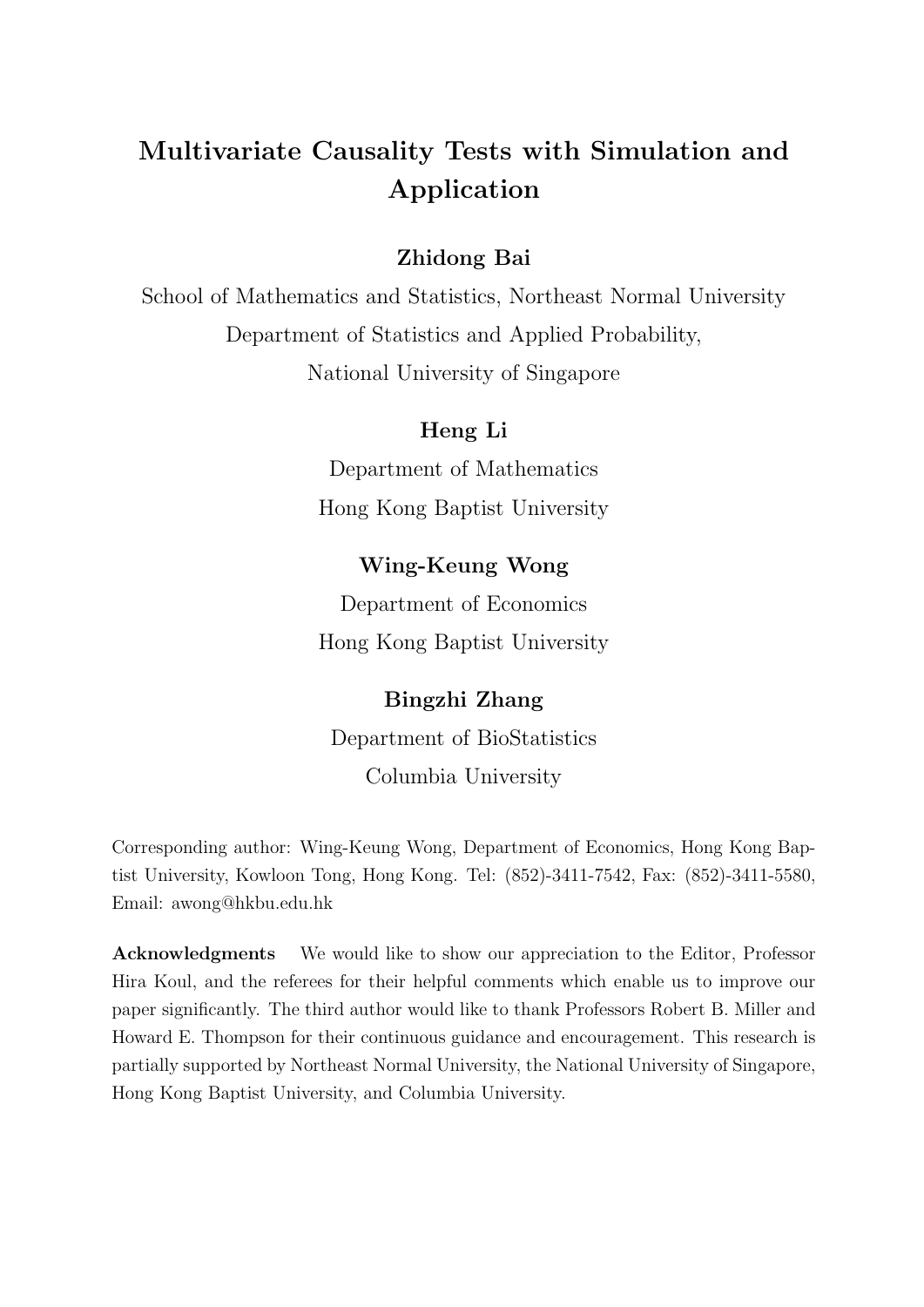# Multivariate Causality Tests with Simulation and Application

Abstract This paper extends the test established by Hiemstra and Jones (1994) to develop a nonlinear causality test in a multivariate setting. A Monte Carlo simulation is conducted to demonstrate the superiority of our proposed multivariate test over its bivariate counterpart. In addition, we illustrate the applicability of our proposed test to analyze the relationships among different Chinese stock market indices.

Keywords: linear Granger causality, nonlinear Granger causality, U-statistics, simulation, stock markets.

JEL Classification: C01, C12, G10

# 1 Introduction

It is an important issue to detect the causal relation among several time series, see, for example, Qiao, et al (2008, 2009) and Chiang, et al (2009). To examine whether past information of one series could contribute to the prediction of another series, linear Granger causality test (Granger, 1969) is developed to examine whether lag terms of one variable significantly explain another variable in a vector autoregressive regression model. However, the linear Granger causality test does not perform well in detecting nonlinear causal relationships. To circumvent the limitation, Baek and Brock (1992) develop a bivariate nonlinear Granger causality test to examine the remaining nonlinear predictive power of a residual series of a variable on the residual of another variable obtained from a linear model. Hiemstra and Jones (1994) have further modified the test. In this paper, we first discuss the linear causality test in the multivariate setting and thereafter extend the theory by developing a nonlinear causality test in the multivariate setting. In addition, we conduct simulation to demonstrate the superiority of our proposed multivariate test over its bivariate counterpart in the performance of both size and power. At last, we illustrate the applicability of our proposed test to analyze the relationships among different Chinese stock market indices.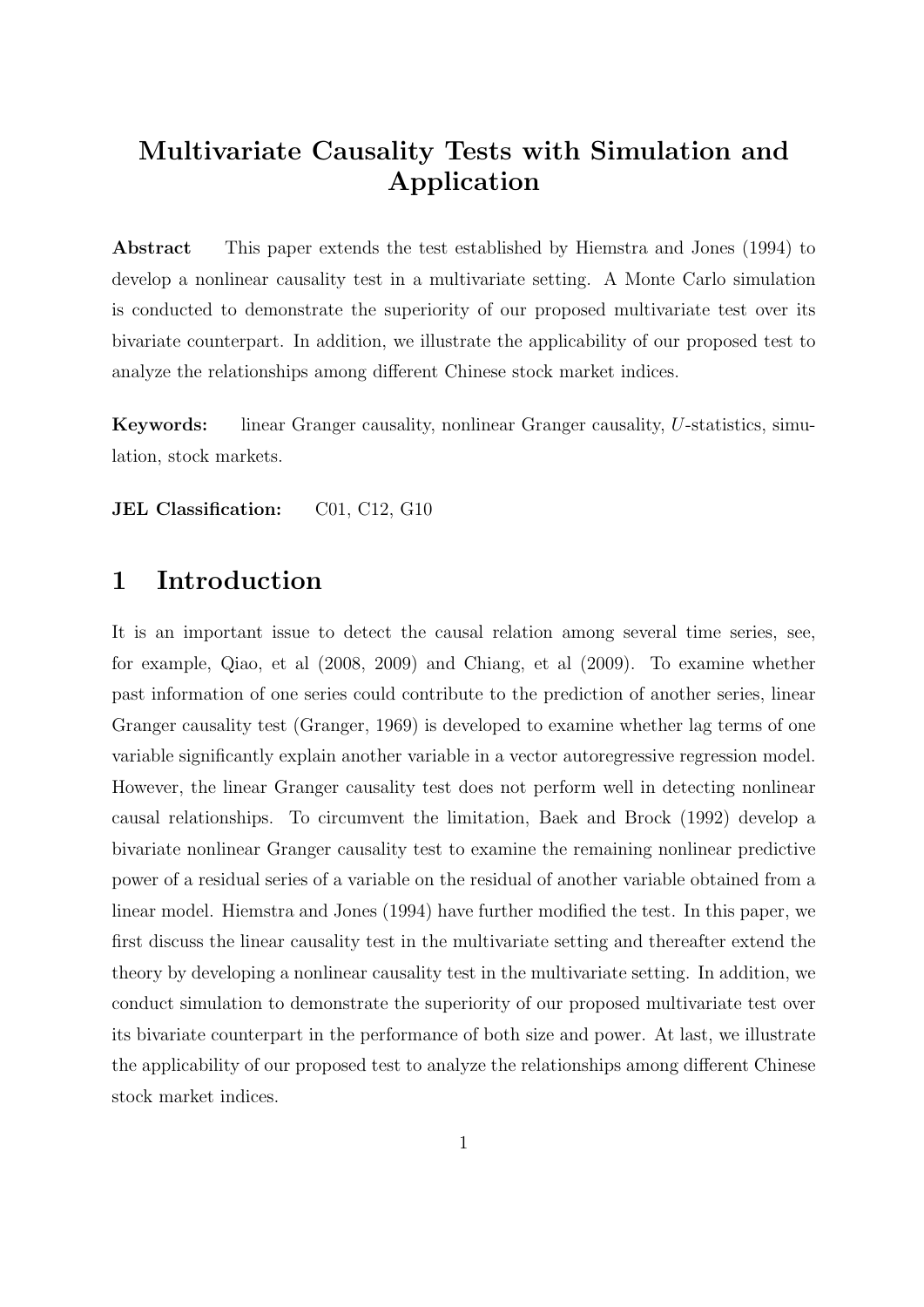# 2 Multivariate Linear Granger Causality Test

We first review the linear Granger causality test in the multivariate setting.

#### 2.1 Vector Autoregressive Regression

To test the linear causality relationship between two vectors of stationary time series,  $x_t = (x_{1,t}, \dots, x_{n_1,t})'$  and  $y_t = (y_{1,t}, \dots, y_{n_2,t})'$ , where there are  $n_1 + n_2 = n$  series in total, one could construct the following vector autoregressive regression (VAR) model:

$$
\begin{pmatrix} x_t \\ y_t \end{pmatrix} = \begin{pmatrix} A_{x[n_1 \times 1]} \\ A_{y[n_2 \times 1]} \end{pmatrix} + \begin{pmatrix} A_{xx}(L)_{[n_1 \times n_1]} & A_{xy}(L)_{[n_1 \times n_2]} \\ A_{yx}(L)_{[n_2 \times n_1]} & A_{yy}(L)_{[n_2 \times n_2]} \end{pmatrix} \begin{pmatrix} x_{t-1} \\ y_{t-1} \end{pmatrix} + \begin{pmatrix} e_{x,t} \\ e_{y,t} \end{pmatrix}, \quad (1)
$$

where  $A_{x[n_1\times1]}$  and  $A_{y[n_2\times1]}$  are two vectors of intercept terms,  $A_{xx}(L)_{[n_1\times n_1]}$ ,  $A_{xy}(L)_{[n_1\times n_2]}$ ,  $A_{yx}(L)_{[n_2\times n_1]},$  and  $A_{yy}(L)_{[n_2\times n_2]}$  are matrices of lag polynomials,  $e_{x,t}$  and  $e_{y,t}$  are the corresponding error terms.

To test the linear causality relationship between  $x_t$  and  $y_t$  is equivalent to testing the following null hypotheses:  $H_0^1$ :  $A_{xy}(L) = 0$  and  $H_0^2$ :  $A_{yx}(L) = 0$ . There are four different situations for the causality relationships between  $x_t$  and  $y_t$  in (1): (a) rejecting  $H_0^1$  but not rejecting  $H_0^2$  implies a *unidirectional causality* from  $y_t$  to  $x_t$ , (b) rejecting  $H_0^2$  but not rejecting  $H_0^1$  implies a *unidirectional causality* from  $x_t$  to  $y_t$ , (c) rejecting both  $H_0^1$  and  $H_0^2$  implies existence of *feedback* relations, and (d) not rejecting both  $H_0^1$  and  $H_0^2$  implies that  $x_t$  and  $y_t$  are not rejected to be *independent*.

To test  $H_0^1$  and/or  $H_0^2$ , one may first obtain the residual covariance matrix  $\Sigma$  from the full model in (1) without imposing any restriction on the parameters, and compute the residual covariance matrix  $\Sigma_0$  for the restricted model in (1) with the restriction on the parameters imposed by the null hypothesis,  $H_0^1$  and/or  $H_0^2$ . Thereafter, one could use the F-test or the likelihood ratio statistic  $(T - c)$ ¡  $log|\Sigma_0| - log|\Sigma|$ ¢ (Sims, 1980) to test for  $H_0^1$  and/or  $H_0^2$  where T is the number of usable observations, c is the number of parameters estimated in the unrestricted system.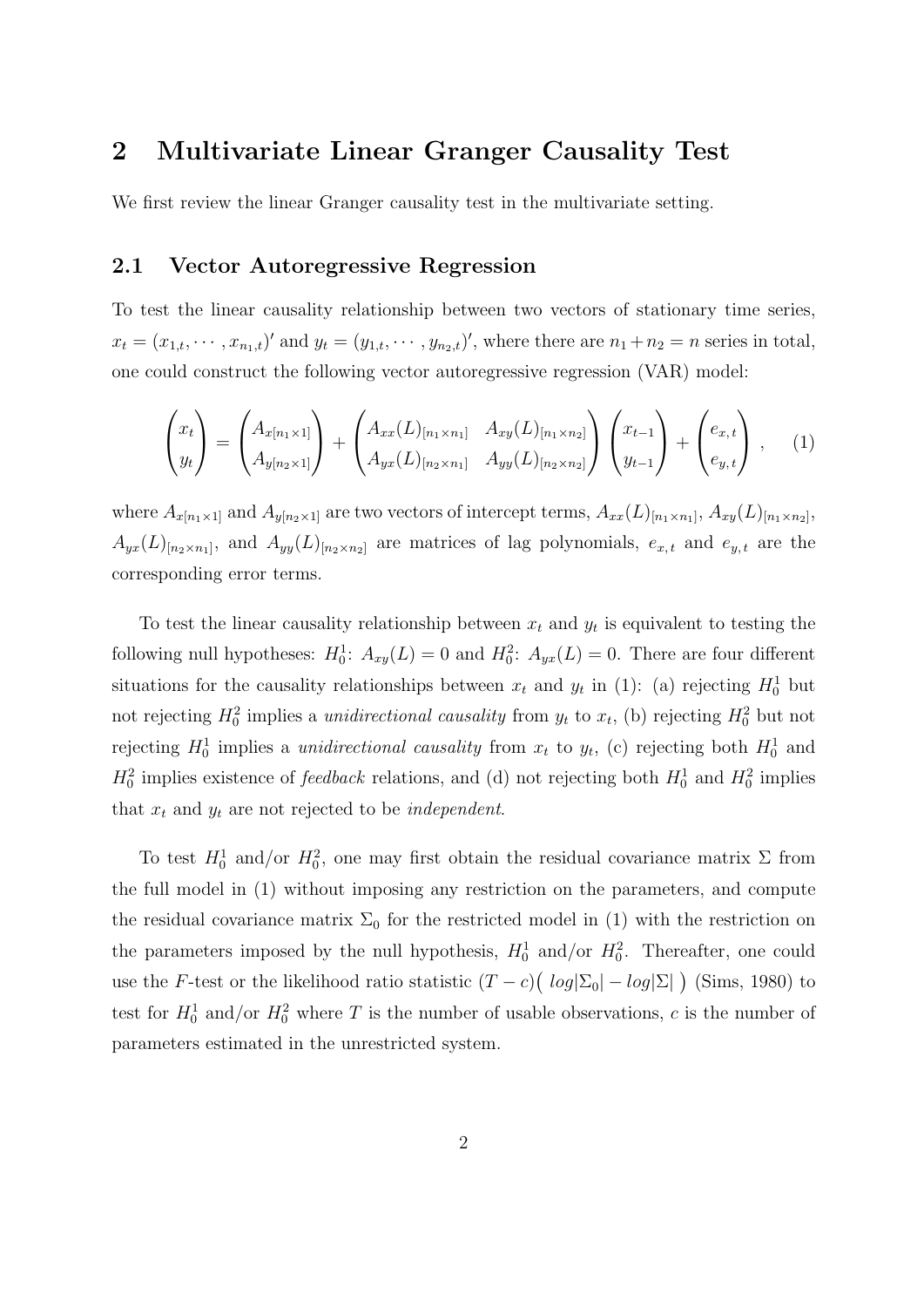#### 2.2 ECM-VAR model

If the time series are conintegrated, one should impose the error-correction mechanism (ECM) on the VAR to test for Granger causality between the variables of interest. In particular, when testing the causality relationship between two vectors of non-stationary time series, we let  $X_t = (X_{1,t}, \cdots, X_{n_1,t})'$  and  $Y_t = (Y_{1,t}, \cdots, Y_{n_2,t})'$ , and let  $x_{it} = \Delta X_{it}$ and  $y_{it} = \Delta Y_{it}$  be the corresponding stationary differencing series such that there are  $n_1 + n_2 = n$  series in total. If  $X_t$  and  $Y_t$  are cointegrated, then, instead of using the VAR in (1), one should adopt the following ECM-VAR model:

$$
\begin{pmatrix} x_t \ y_t \end{pmatrix} = \begin{pmatrix} A_{x[n_1 \times 1]} \\ A_{y[n_2 \times 1]} \end{pmatrix} + \begin{pmatrix} A_{xx}(L)_{[n_1 \times n_1]} & A_{xy}(L)_{[n_1 \times n_2]} \\ A_{yx}(L)_{[n_2 \times n_1]} & A_{yy}(L)_{[n_2 \times n_2]} \end{pmatrix} \begin{pmatrix} x_{t-1} \\ y_{t-1} \end{pmatrix} + \begin{pmatrix} \alpha_{x[n_1 \times 1]} \\ \alpha_{y[n_2 \times 1]} \end{pmatrix} \cdot ecm_{t-1} + \begin{pmatrix} e_{x,t} \\ e_{y,t} \end{pmatrix} , \qquad (2)
$$

where  $ecm_{t-1}$  is lag one of the error correction term,  $\alpha_{x[n_1\times1]}$  and  $\alpha_{y[n_2\times1]}$  are the coefficient vectors for the error correction term  $ecm_{t-1}$ . Thereafter, one could test the null hypothesis  $H_0: A_{xy}(L) = 0$  and/or  $H_0: A_{yx}(L) = 0$  to identify strict causality relation using the LR test as discussed in Section 2.1.

#### 2.3 Multivariate Nonlinear Causality Test

In this section, we will extend the nonlinear causality test for the bivariate setting developed by Hiemstra and Jones (1994) to the multivariate setting. To identify any nonlinear Granger causality relationship from any two series, say  $\{x_t\}$  and  $\{y_t\}$  in the bivariate setting, one has to first apply the linear model to  $\{x_t\}$  and  $\{y_t\}$  to identify their linear causal relationships and obtain the corresponding residuals,  $\{\hat{\varepsilon}_{1t}\}\$  and  $\{\hat{\varepsilon}_{2t}\}\$ . Thereafter, one has to apply a nonlinear Granger causality test to the residual series,  $\{\hat{\varepsilon}_{1t}\}\$  and  $\{\hat{\varepsilon}_{2t}\}\$ , of the two variables being examined to identify the remaining nonlinear causal relationships between their residuals. This is also true if one would like to identify existence of any nonlinear Granger causality relation between two vectors of time series, say  $x_t = (x_{1,t}, \dots, x_{n_1,t})'$ and  $y_t = (y_{1,t}, \dots, y_{n_2,t})'$  in the multivariate setting. One has to apply the VAR model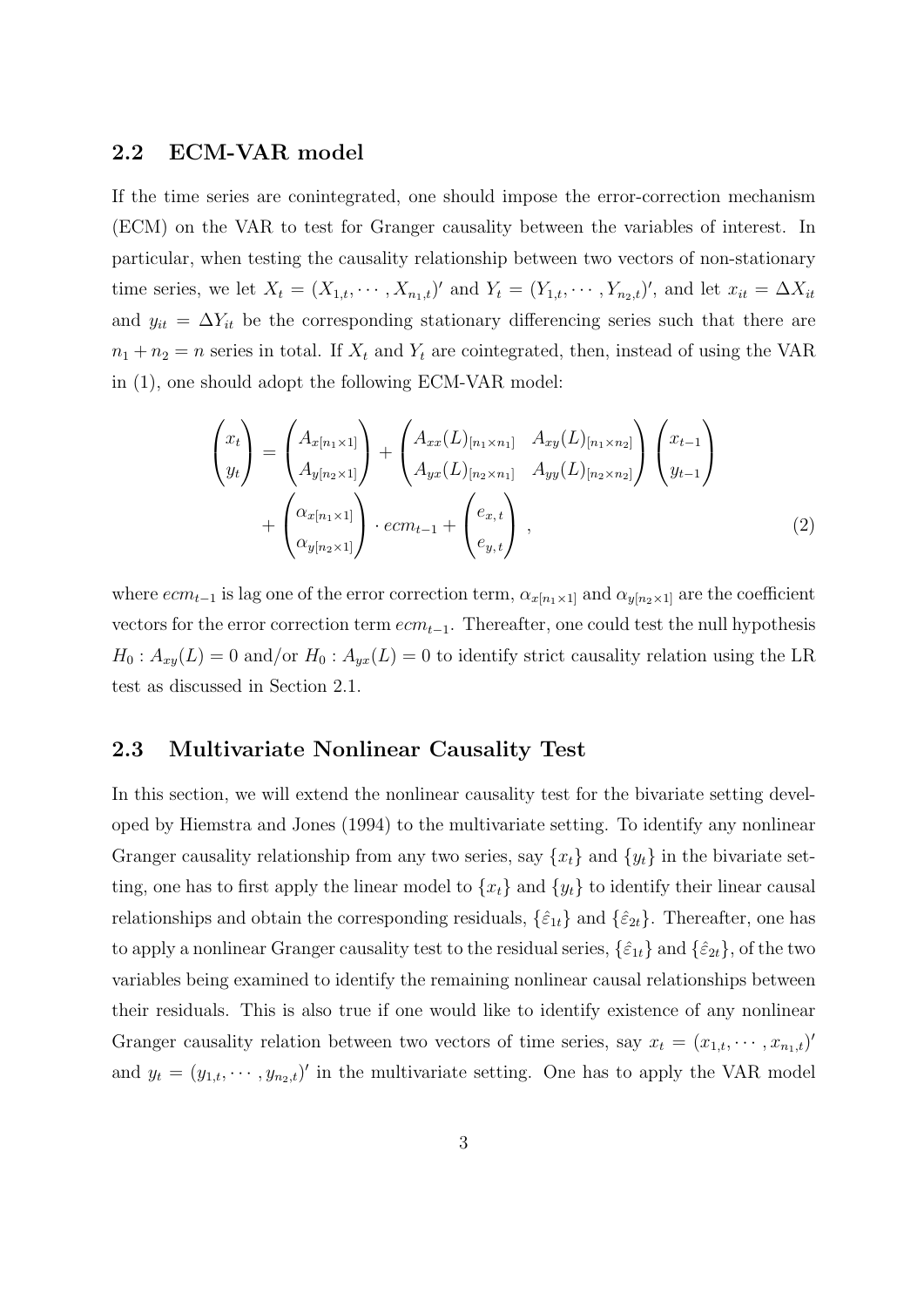in (1) or the ECM-VAR model in (2) to the series to identify their linear causal relationships and obtain their corresponding residuals. Thereafter, one has to apply a nonlinear Granger causality test to the residual series. For simplicity, in this section we denote  $X_t = (X_{1,t}, \dots, X_{n_1,t})'$  and  $Y_t = (Y_{1,t}, \dots, Y_{n_2,t})'$  to be the corresponding residuals of any two vectors of variables being examined.

We first define the lead vector and lag vector of a time series, say  $X_{i,t}$ , as follows: for  $X_{i,t}$ ,  $i = 1, \dots, n_1$ , the  $m_{x_i}$ -length lead vector and the  $L_{x_i}$ -length lag vector of  $X_{i,t}$  are:

$$
X_{i,t}^{m_{x_i}} \equiv (X_{i,t}, X_{i,t+1}, \cdots, X_{i, t+m_{x_i}-1}), m_{x_i} = 1, 2, \cdots, t = 1, 2, \cdots,
$$
  
\n
$$
X_{i, t-L_{x_i}}^{L_{x_i}} \equiv (X_{i, t-L_{x_i}}, X_{i, t-L_{x_i}+1}, \cdots, X_{i, t-1}), L_{x_i} = 1, 2, \cdots, t = L_{x_i} + 1, L_{x_i} + 2, \cdots,
$$

respectively. We denote  $M_x = (m_{x_1}, \dots, m_{x_{n_1}}), L_x = (L_{x_1}, \dots, L_{x_{n_1}}), m_x = max(m_{x_1}, \dots, m_{x_{n_1}}),$ and  $l_x = max(L_{x_1}, \dots, L_{x_{n_1}})$ . The  $m_{y_i}$ -length lead vector,  $Y_{i,t}^{m_{y_i}}$ , the  $Ly_i$ -length lag vector,  $Y_i^{L_{y_i}}$  $\sum_{i,t-L_{y_i}}^{\mathcal{L}_{y_i}}$ , of  $Y_{i, t}$ , and  $M_y, L_y, m_y$ , and  $l_y$  can be defined similarly.

Given  $m_x$ ,  $m_y$ ,  $L_x$ ,  $L_y$ , and  $e > 0$ , we define the following four events:

$$
(1) \{\|X_t^{M_x} - X_s^{M_x}\| < e\} \equiv \{\|X_{i,t}^{M_{x_1}} - X_{i,s}^{m_{x_1}}\| < e \text{, for any } i = 1, \cdots, n_1\};
$$

$$
(2) \ \{ \parallel X_{t-L_x}^{L_x} - X_{s-L_x}^{L_x} \parallel < e \} \equiv \{ \parallel X_{i,t-L_{x_i}}^{L_{x_i}} - X_{i,s-L_{x_i}}^{L_{x_i}} \parallel < e, \text{ for any } i = 1, \cdots, n_1 \};
$$

$$
(3) \{\|Y_t^{M_y} - Y_s^{M_y}\| < e\} \equiv \{\|Y_{i,t}^{m_{y_i}} - Y_{i,s}^{m_{y_i}}\| < e \text{, for any } i = 1, \cdots, n_2\}; \text{ and}
$$

(4) 
$$
\{ ||Y_{t-L_y}^{L_y} - Y_{s-L_y}^{L_y}|| < e \} \equiv \{ ||Y_{i,t-L_{y_i}}^{L_{y_i}} - Y_{i,s-L_{y_i}}^{L_{y_i}}|| < e
$$
, for any  $i = 1, \dots, n_2 \}$ ,

where  $\|\cdot\|$  denotes the maximum norm which is defined as  $\|X - Y\| = max(|x_1 - y_2|)$  $y_1, |x_2 - y_2|, \cdots, |x_n - y_n|$ ¢ for any two vectors  $X =$ ¡  $x_1, \cdots, x_n$  $\frac{1}{\sqrt{2}}$ and  $Y =$ ¡  $y_1, \cdots, y_n$ ¢ . The vector series  ${Y_t}$  is said not to strictly Granger cause another vector series  ${X_t}$  if

$$
Pr\left(\|X_t^{M_x} - X_s^{M_x}\| < e\right| \|\ X_{t-L_x}^{L_x} - X_{s-L_x}^{L_x}\| < e, \|\ Y_{t-L_y}^{L_y} - Y_{s-L_y}^{L_y}\| < e, \right)
$$
\n
$$
= Pr\left(\|X_t^{M_x} - X_s^{M_x}\| < e, \|\ X_{t-L_x}^{L_x} - X_{s-L_x}^{L_x}\| < e\right),
$$

where  $Pr(\cdot | \cdot)$  denotes conditional probability.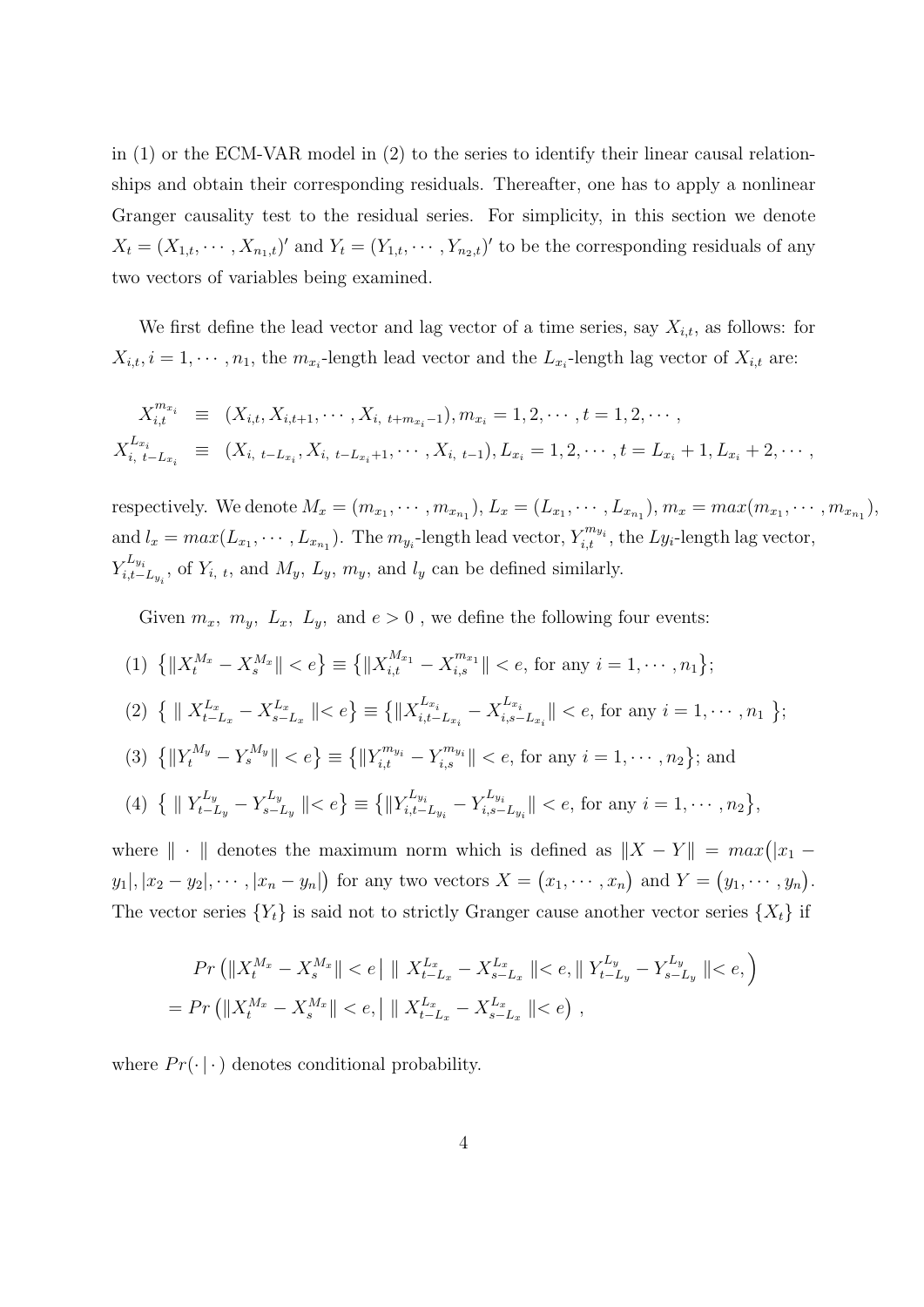The test statistic for testing non-existence of nonlinear Granger causality can be obtained as follows:

$$
\sqrt{n}\left(\frac{C_1(M_x+L_x,L_y,e,n)}{C_2(L_x,L_y,e,n)}-\frac{C_3(M_x+L_x,e,n)}{C_4(L_x,e,n)}\right)
$$
(3)

where

$$
C_{1}(M_{x}+L_{x},L_{y},e,n) \equiv \frac{2}{n(n-1)} \sum_{t  
\n
$$
C_{2}(L_{x},L_{y},e,n) \equiv \frac{2}{n(n-1)} \sum_{t  
\n
$$
C_{3}(M_{x}+L_{x},e,n) \equiv \frac{2}{n(n-1)} \sum_{t  
\n
$$
C_{4}(L_{x},e,n) \equiv \frac{2}{n(n-1)} \sum_{t  
\n
$$
I(x,y,e) = \begin{cases} 0, & \text{if } ||x-y|| > e \\ 1, & \text{if } ||x-y|| \le e \end{cases}, \text{ and} \begin{cases} 1, & \text{if } ||x-y|| \le e \\ 1, & \text{if } ||x-y|| \le e \end{cases},
$$
$$
$$
$$
$$

In this paper, we develop the following theorem:

**Theorem 2.1.** To test the null hypothesis,  $H_0$ , that  $\{Y_{1,t}, \dots, Y_{n_2,t}\}$  does not strictly Granger cause  $\{X_{1,t}, \cdots, X_{n_1,t}\}$ , under the assumptions that the time series  $\{X_{1,t}, \cdots, X_{n_1,t}\}$ and  $\{Y_{1,t},\cdots,Y_{n_2,t}\}$  are strictly stationary, weakly dependent, and satisfy the mixing conditions stated in Denker and Keller (1983), if the null hypothesis,  $H_0$ , is true, the test statistic defined in (3) is distributed as N  $\frac{7}{1}$  $0, \sigma^2(M_x, L_x, L_y, e)$ ¢ . When the test statistic in (3) is too far away from zero, we reject the null hypothesis. A consistent estimator of  $\sigma^2(M_x, L_x, L_y, e)$  is  $\hat{\sigma}^2(M_x, L_x, L_y, e) = \widehat{\nabla f(\theta)}^T \cdot \hat{\Sigma} \cdot \widehat{\nabla f(\theta)}$  in which each component  $\Sigma_{i,j}$  $(i, j = 1, \dots, 4)$ , of the covariance matrix  $\Sigma$  is given by:

$$
\Sigma_{i,j} = 4 \cdot \sum_{k \ge 1} \omega_k E(A_{i,t} \cdot A_{j,t+k-1}) \quad ,
$$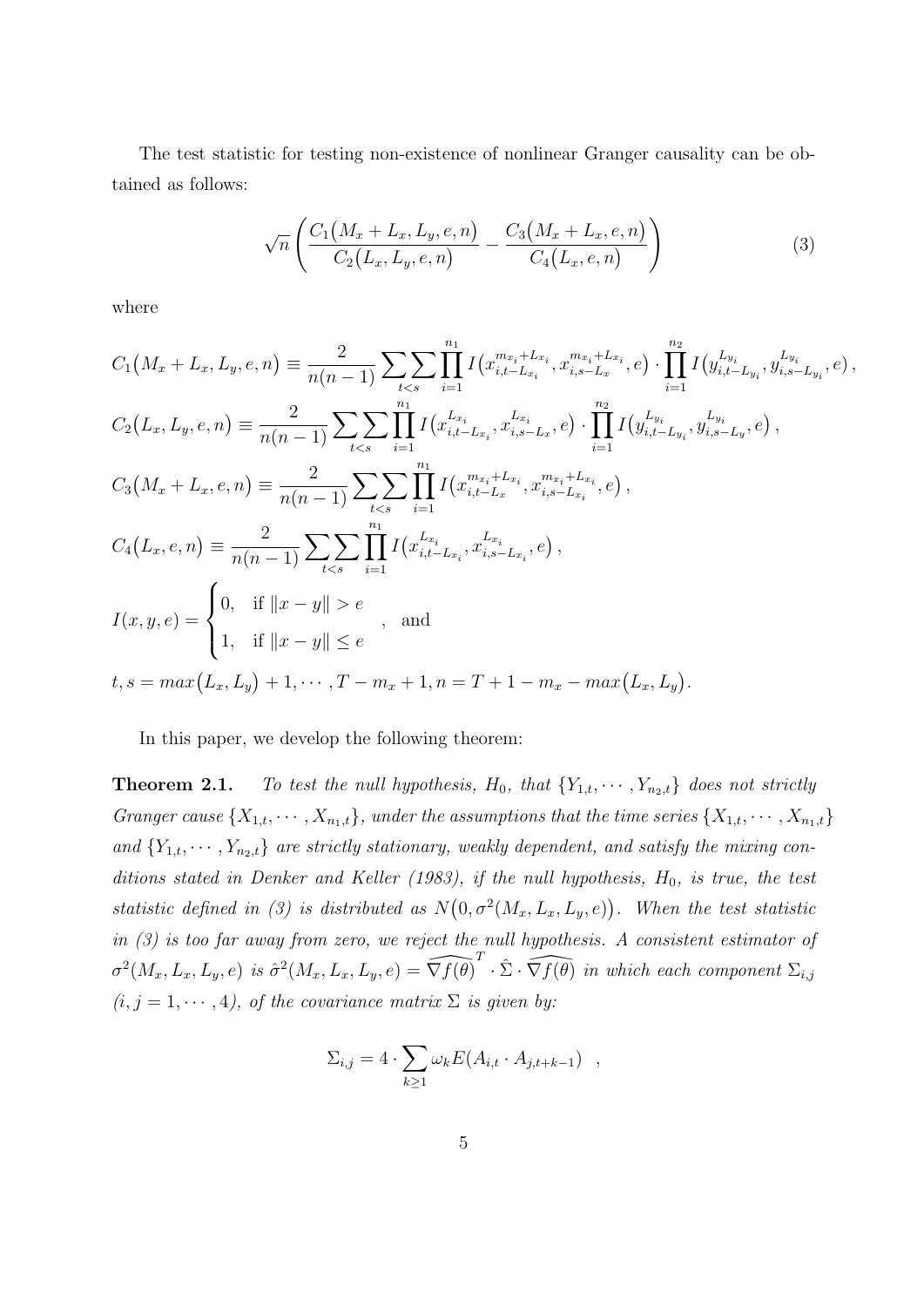$$
\omega_k = \begin{cases}\n1 & \text{if } k = 1 \\
2, & \text{otherwise}\n\end{cases},
$$
\n
$$
A_{1,t} = h_{11}\left(x_{t-L_x}^{M_x + L_x}, y_{t-L_y}^{L_y}, e\right) - C_1(M_x + L_x, L_y, e),
$$
\n
$$
A_{2,t} = h_{12}\left(x_{t-L_x}^{L_x}, y_{t-L_y}^{L_y}, e\right) - C_2(L_x, L_y, e),
$$
\n
$$
A_{3,t} = h_{13}\left(x_{t-L_x}^{M_x + L_x}, e\right) - C_3(M_x + L_x, e), \text{ and}
$$
\n
$$
A_{4,t} = h_{14}\left(x_{t-L_x}^{L_x}, e\right) - C_4(L_x, e),
$$

where  $h_{1i}(\mathbf{z_t}), i = 1, \cdots, 4$ , is the conditional expectation of  $h_i(\mathbf{z_t}, \mathbf{z_s})$  given the value of  $\mathbf{z_t}$  as follows:

$$
h_{11}\left(x_{t-L_x}^{M_x+L_x}, y_{t-L_y}^{L_y}, e\right) = E\left(h_1 \mid x_{t-L_x}^{M_x+L_x}, y_{t-L_y}^{L_y}\right),
$$
  
\n
$$
h_{12}\left(x_{t-L_x}^{L_x}, y_{t-L_y}^{L_y}, e\right) = E\left(h_2 \mid x_{t-L_x}^{L_x}, y_{t-L_y}^{L_y}\right),
$$
  
\n
$$
h_{13}\left(x_{t-L_x}^{M_x+L_x}, e\right) = E\left(h_3 \mid x_{t-L_x}^{M_x+L_x}\right), \text{ and } h_{14}\left(x_{t-L_x}^{L_x}, e\right) = E\left(h_4 \mid x_{t-L_x}^{L_x}\right).
$$

A consistent estimator of  $\Sigma_{i,j}$  elements is given by:

$$
\hat{\Sigma}_{i,j} = 4 \cdot \sum_{k=1}^{K(n)} \omega_k(n) \left[ \frac{1}{2(n-k+1)} \sum_t \left( \hat{A}_{i,t}(n) \cdot \hat{A}_{j,t-k+1}(n) + \hat{A}_{i,t-k+1}(n) \cdot \hat{A}_{j,t}(n) \right) \right],
$$
  

$$
K(n) = [n^{1/4}], \ \omega_k(n) = \begin{cases} 1 & \text{if } k = 1 \\ 2(1 - [(k-1)/K(n)]) & \text{otherwise} \end{cases}
$$

in which  $\hat{A}_{i,t}$  is defined in the appendix for  $i = 1, 2, 3, 4$  and a consistent estimator of  $\nabla f(\theta)$  is:

$$
\widehat{\nabla f(\theta)} = \left[ \frac{1}{\hat{\theta}_2}, -\frac{\hat{\theta}_1}{\hat{\theta}_2^2}, -\frac{1}{\hat{\theta}_4}, \frac{\hat{\theta}_3}{\hat{\theta}_4^2} \right]^T
$$
  
= 
$$
\left[ \frac{1}{C_2(L_x, L_y, e, n)}, -\frac{C_1(m + L_x, L_y, e, n)}{C_2^2(L_x, L_y, e, n)}, -\frac{1}{C_4(L_x, e, n)}, \frac{C_3(M_x + L_x, e, n)}{C_4^2(L_x, e, n)} \right]^T.
$$

The prove is given in the appendix.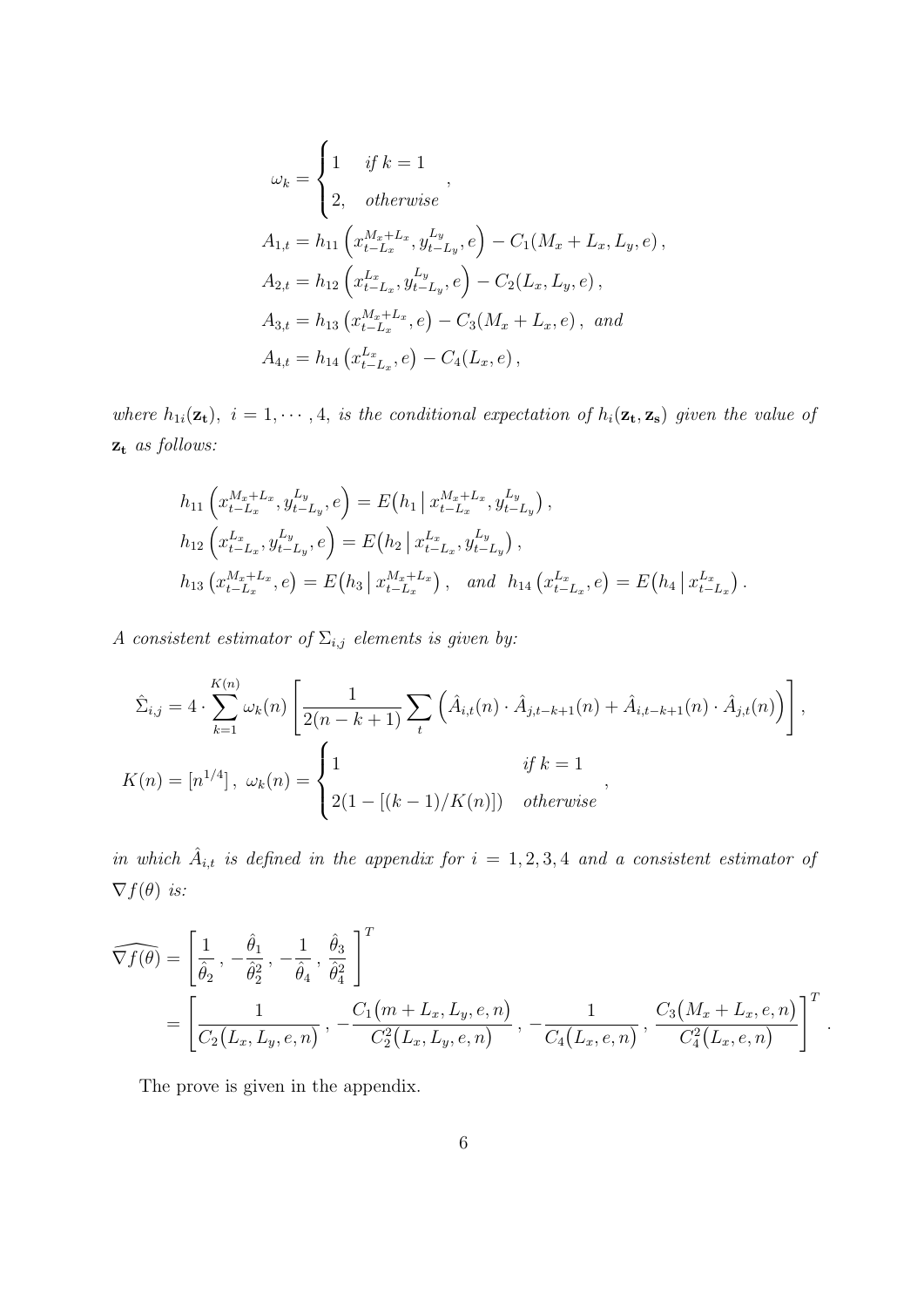# 3 Monte Carlo Simulation

In this section, we present the Monte Carlo simulation to demonstrate the superiority of our proposed multivariate nonlinear Granger causality test over its bivariate counterpart in the performance of both size and power when the underlying series possess multivariate nonlinear Granger causality nature.

We have conducted simulations for a variety of time series possessing different multivariate nonlinear Granger causality relationships. All simulations show that our proposed multivariate nonlinear Granger causality test performs better in both size and power. For simplicity, we only present the results of the following equation:

$$
X_t = \beta Y_{t-1} Z_{t-1} + \epsilon_t \tag{4}
$$

where  ${Y<sub>t</sub>}$  and  ${Z<sub>t</sub>}$  are i.i.d. and mutually independent random variables generated from  $N(0, 1)$ ,  $\{\epsilon_t\}$  is Gaussian white noise generated from  $N(0, 0.1)$ . Under the model in (4), the variables  $\{Y_t, Z_t\}$  nonlinear Granger cause  $\{X_t\}$  if  $\beta \neq 0$  and there is no Granger causality relationship if  $\beta = 0$ . The bivariate nonlinear Granger causality test could detect the bivariate causality relationships well but it may not be able to examine the causality relationships under multivariate settings including the one set in (4). Thus, we expect that our proposed multivariate test could perform better than its bivariate counterpart in this model setting. To justify our claim, we conduct a simulation with 1,000 Monte Carlo runs based on sample size of 50 and 100 observations for each  $\beta$  value. We set lead length  $m = 1$  and the common lag length  $L_x = L_y = L_z$  for all the cases being examined. A common scale parameter of  $e = 1.5\sigma$  is used where  $\sigma = 1$  denotes the standard deviation of standardized series. In the simulation of each replication, the values of the test statistics for different common lag lengths are compared with their asymptotic critical values at the 0.05 nominal significance level. The percentage of rejecting the null of  $\beta = 0$  is reported in Tables 1 and 2 for sample size of 50 and 100, respectively.

Table 1 displays the simulation results of sample size 50 with the value of  $\beta$  varying from −0.5 to 0.5 and the common lag length being 1, 2, and 3 for all the cases under examination. When  $\beta = 0$ , that is,  $\{X_t\}$  is independent of both  $\{Y_t\}$  and  $\{Z_t\}$  implying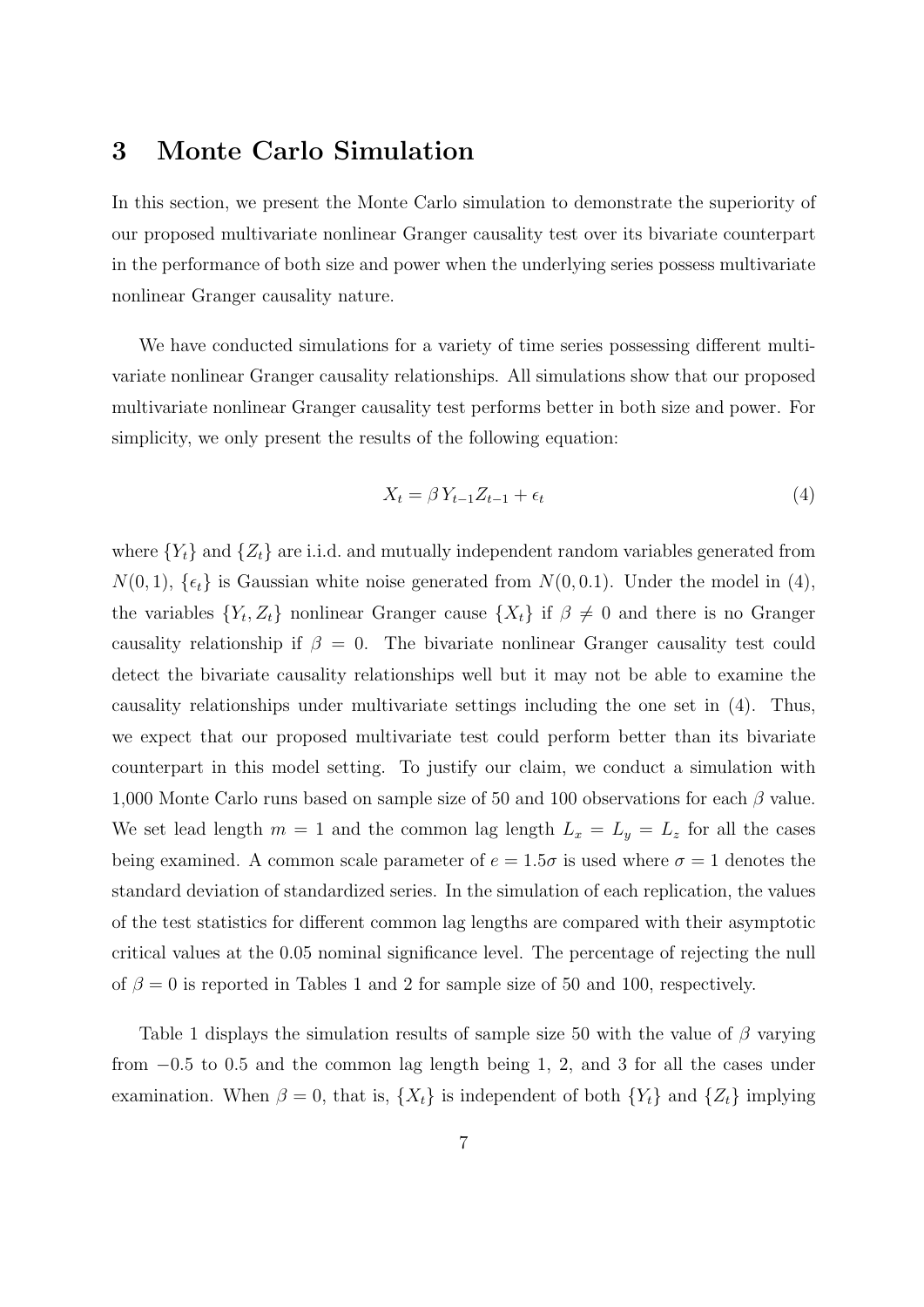that the null hypothesis is true, both bivariate and multivariate tests are conservative when the common lag length  $= 1, 2$ . When the common lag length is equal to 3, both tests have empirical sizes similar to the nominated significance level of 0.05. In short, Table 1 exhibits that (a) the average of the simulated size of multivariate test is closer to the nominated significance level of 0.05. When  $\beta$  is nonzero, our simulation shows that (b) the powers of both bivariate and multivariate tests perform better when lag length  $=$ 1 and their powers reduce when lag length increases, and (c) the power of our proposed multivariate test is much higher than that of its bivariate counterpart for any lag length being examined in our paper. We note that (b) is reasonable because only lag one of both Y and Z "cause" X in  $(4)$  while our findings in  $(a)$  and  $(c)$  show that our proposed multivariate test performs better than its bivariate counterpart in both size and power.

We turn to examine both size and power when we increase the sample size to 100. The results are displayed in Table 2. As the sample size is larger, we report results with longer lag length scale including  $L_x = L_y = L_z = 1, 3, \text{ and } 5.1$  Comparing with sample size  $= 50$ , the simulation results show that our observations of (a), (b), and (c) for sample  $size = 50$  still hold for sample size of 100, but, as expected, both size and power for both bivariate and multivariate tests have improved and our findings are consistent to show that our proposed multivariate test performs better than its bivariate counterpart in both size and power when sample size  $= 100$ .

### 4 Illustration

Qiao, et al (2008) have examined the bivariate linear and nonlinear Granger causality relationships between pairs of daily returns from five indices: (a) Shanghai A shares (SHA) and Shanghai B shares (SHB) from Shanghai Stock Exchange (SHSE), (b) Shenzhen A shares (SZA) and Shenzhen B shares (SZB) from Shenzhen Stock Exchange (SZSE), and (c) Hong Kong H shares (H) before and after February 19, 2001, the date the Chinese Government allowed domestic citizens to trade B shares from this date onwards<sup>2</sup>.

<sup>&</sup>lt;sup>1</sup>We have examined other lag lengths and the results are consistent with our findings. Thus, we skip reporting other lag lengths to save space.

<sup>2</sup>Readers may refer to Qiao, et al (2008) for detailed information on SHA, SZA, SHB, SZB, and H.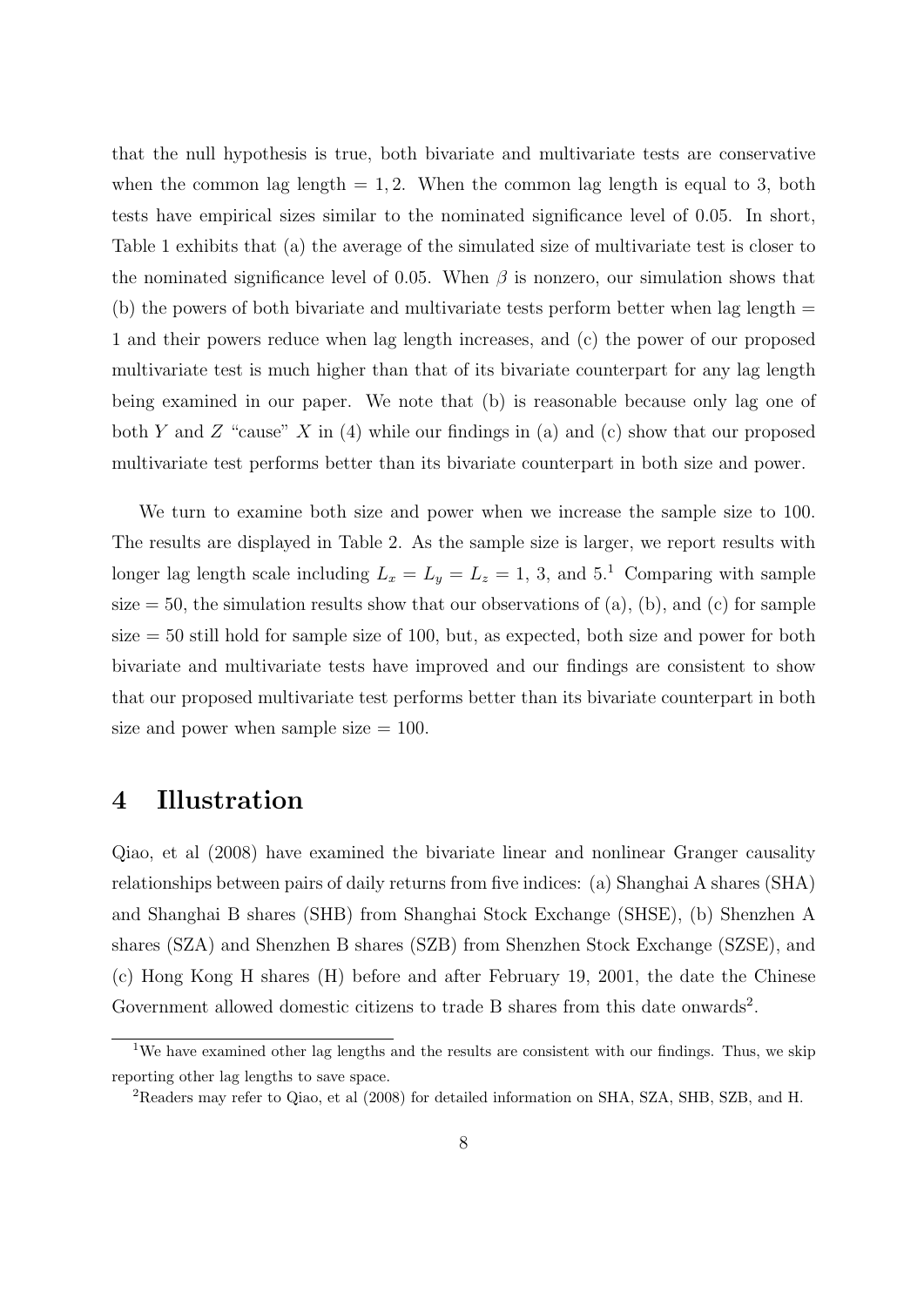| <b>Beta</b>       | $-0.5$ | $-0.4$ | $-0.3$ | $-0.2$ | $-0.1$ | $-0.05$ | $\boldsymbol{0}$ | 0.05  | 0.1   | 0.2   | 0.3   | 0.4   | 0.5   |
|-------------------|--------|--------|--------|--------|--------|---------|------------------|-------|-------|-------|-------|-------|-------|
| $Lags=1$          |        |        |        |        |        |         |                  |       |       |       |       |       |       |
| <b>B</b> ivariate | 0.917  | 0.875  | 0.833  | 0.775  | 0.413  | 0.114   | 0.016            | 0.129 | 0.384 | 0.748 | 0.851 | 0.894 | 0.902 |
| Multivariate      | 0.996  | 1.000  | 0.997  | 0.987  | 0.716  | 0.204   | 0.029            | 0.220 | 0.686 | 0.981 | 1.000 | 0.999 | 0.999 |
| $Lags=2$          |        |        |        |        |        |         |                  |       |       |       |       |       |       |
| <b>B</b> ivariate | 0.645  | 0.655  | 0.624  | 0.516  | 0.240  | 0.100   | 0.034            | 0.126 | 0.255 | 0.509 | 0.598 | 0.647 | 0.644 |
| Multivariate      | 0.983  | 0.979  | 0.956  | 0.870  | 0.427  | 0.144   | 0.032            | 0.165 | 0.468 | 0.881 | 0.956 | 0.979 | 0.982 |
| $Lags = 3$        |        |        |        |        |        |         |                  |       |       |       |       |       |       |
| <b>B</b> ivariate | 0.465  | 0.452  | 0.444  | 0.333  | 0.178  | 0.072   | 0.049            | 0.073 | 0.162 | 0.355 | 0.422 | 0.460 | 0.433 |
| Multivariate      | 0.864  | 0.850  | 0.796  | 0.676  | 0.293  | 0.115   | 0.045            | 0.106 | 0.310 | 0.655 | 0.789 | 0.842 | 0.853 |
| <b>B</b> ivariate | 0.676  | 0.661  | 0.634  | 0.541  | 0.277  | 0.095   | 0.033            | 0.109 | 0.267 | 0.537 | 0.624 | 0.667 | 0.660 |
| Multivariate      | 0.948  | 0.943  | 0.916  | 0.844  | 0.479  | 0.154   | 0.035            | 0.164 | 0.488 | 0.839 | 0.915 | 0.940 | 0.945 |

Table 1: Size and power comparison between bivariate and multivariate nonlinear Granger causality tests when sample size=50

Note: The last two rows display the average values for the case of "Bivariate" and "Multivariate", respectively, for the corresponding value of  $\beta$ .

Table 2: Size and power comparison between bivariate and multivariate nonlinear Granger causality tests when sample size=100

| <b>Beta</b>       | $-0.5$ | $-0.4$ | $-0.3$ | $-0.2$ | $-0.1$ | $-0.05$ | 0     | 0.05  | 0.1   | 0.2   | 0.3   | 0.4   | 0.5   |
|-------------------|--------|--------|--------|--------|--------|---------|-------|-------|-------|-------|-------|-------|-------|
| $Lags=1$          |        |        |        |        |        |         |       |       |       |       |       |       |       |
| <b>B</b> ivariate | 1.000  | 1.000  | 0.996  | 0.989  | 0.781  | 0.266   | 0.029 | 0.271 | 0.807 | 0.994 | 0.999 | 0.997 | 0.999 |
| Multivariate      | 1.000  | 1.000  | 1.000  | 1.000  | 0.971  | 0.448   | 0.037 | 0.452 | 0.977 | 1.000 | 1.000 | 1.000 | 1.000 |
| $Lags = 3$        |        |        |        |        |        |         |       |       |       |       |       |       |       |
| <b>B</b> ivariate | 0.872  | 0.842  | 0.823  | 0.740  | 0.394  | 0.122   | 0.046 | 0.107 | 0.406 | 0.700 | 0.812 | 0.836 | 0.846 |
| Multivariate      | 1.000  | 0.999  | 0.993  | 0.973  | 0.636  | 0.145   | 0.048 | 0.169 | 0.604 | 0.963 | 0.990 | 0.997 | 1.000 |
| $Lags=5$          |        |        |        |        |        |         |       |       |       |       |       |       |       |
| <b>B</b> ivariate | 0.561  | 0.554  | 0.508  | 0.453  | 0.189  | 0.075   | 0.048 | 0.072 | 0.210 | 0.412 | 0.525 | 0.577 | 0.532 |
| Multivariate      | 0.865  | 0.823  | 0.776  | 0.676  | 0.256  | 0.105   | 0.049 | 0.104 | 0.264 | 0.645 | 0.788 | 0.842 | 0.870 |
| <b>B</b> ivariate | 0.811  | 0.799  | 0.776  | 0.727  | 0.455  | 0.154   | 0.041 | 0.150 | 0.474 | 0.702 | 0.779 | 0.803 | 0.792 |
| Multivariate      | 0.955  | 0.941  | 0.923  | 0.883  | 0.621  | 0.233   | 0.045 | 0.242 | 0.615 | 0.869 | 0.926 | 0.946 | 0.957 |

Note: The last two rows display the average values for the case of "Bivariate" and "Multivariate", respectively, for the corresponding value of  $\beta$ .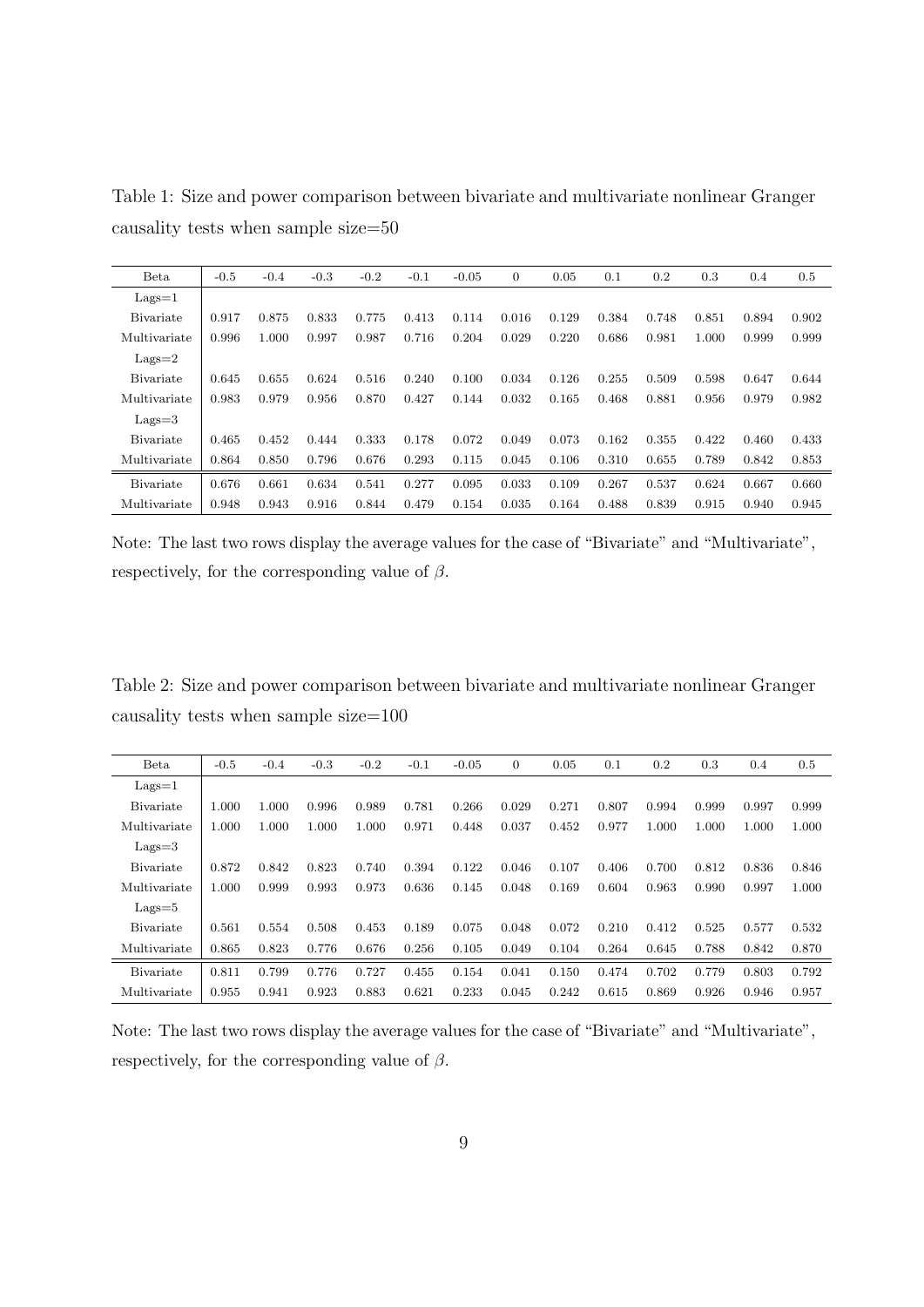As they only apply the bivariate Granger causality test to study the issue, their results may not be able to capture any multivariate causality relationship among these indices. To bridge the gap, in this paper we first apply the traditional multivariate linear Granger causality test and thereafter apply our proposed multivariate nonlinear causality test to examine the existence of multivariate linear and nonlinear causality relationships in any of the following three groups for the segmented Chinese stock markets before and after February 19, 2001: (a) A-share (including SHA and SZA) and B-share (including SHB and SZB), (b) Shanghai stock market (including SHA and SHB) and Shenzhen stock market(including SZA and SZB), and (c) domestic stock market (A-share) and foreigner-invested stock market (including B-share and H-share). The studying period is from October 6, 1992 to December 31, 2007 and all data are taken from DataStream International. For easy comparison, we follow Qiao, et al (2008) to use February 19, 2001 as the cut-off point  $3$  so that the first sub-period is from October 6, 1992 to February 16, 2001 and the second sub-period is from February 19, 2001 to December 31, 2007.

We first adopt the VAR model in (1) or the ECM-VAR model in (2) to examine whether there is any multivariate linear Granger causality relationship among the indices in any of the groups mentioned above. We find that, in the first subperiod, there is only strong unidirectional linear causality from Shenzhen stock market to Shanghai stock market. On the other hand, in the second sub-period, we find that (a) there is unidirectional linear causality from B-share to A-share, and (b) there are strong feedback causality relationships between Shanghai stock market and Shenzhen stock market, and between domestic stock market and foreigner-invested stock market<sup>4</sup>.

After checking the multivariate linear causalities, we apply our new proposed multivariate nonlinear Granger causality test to the error terms from the estimated VAR or ECM-VAR models to investigate whether there is any remaining undetected multivariate nonlinear relationship among the indices. We set the common lead length  $m = 1$  and the common lag length to be 1 to 10. A common scale parameter of  $e = 1.5\sigma$  is used,

<sup>3</sup>We choose February 19, 2001 as the cut-off point because as of that date, the Chinese government adopted a new policy that removed the restrictions on trading B shares by domestic citizens.

<sup>&</sup>lt;sup>4</sup>The detailed results of the multivariate linear causality test are available upon request.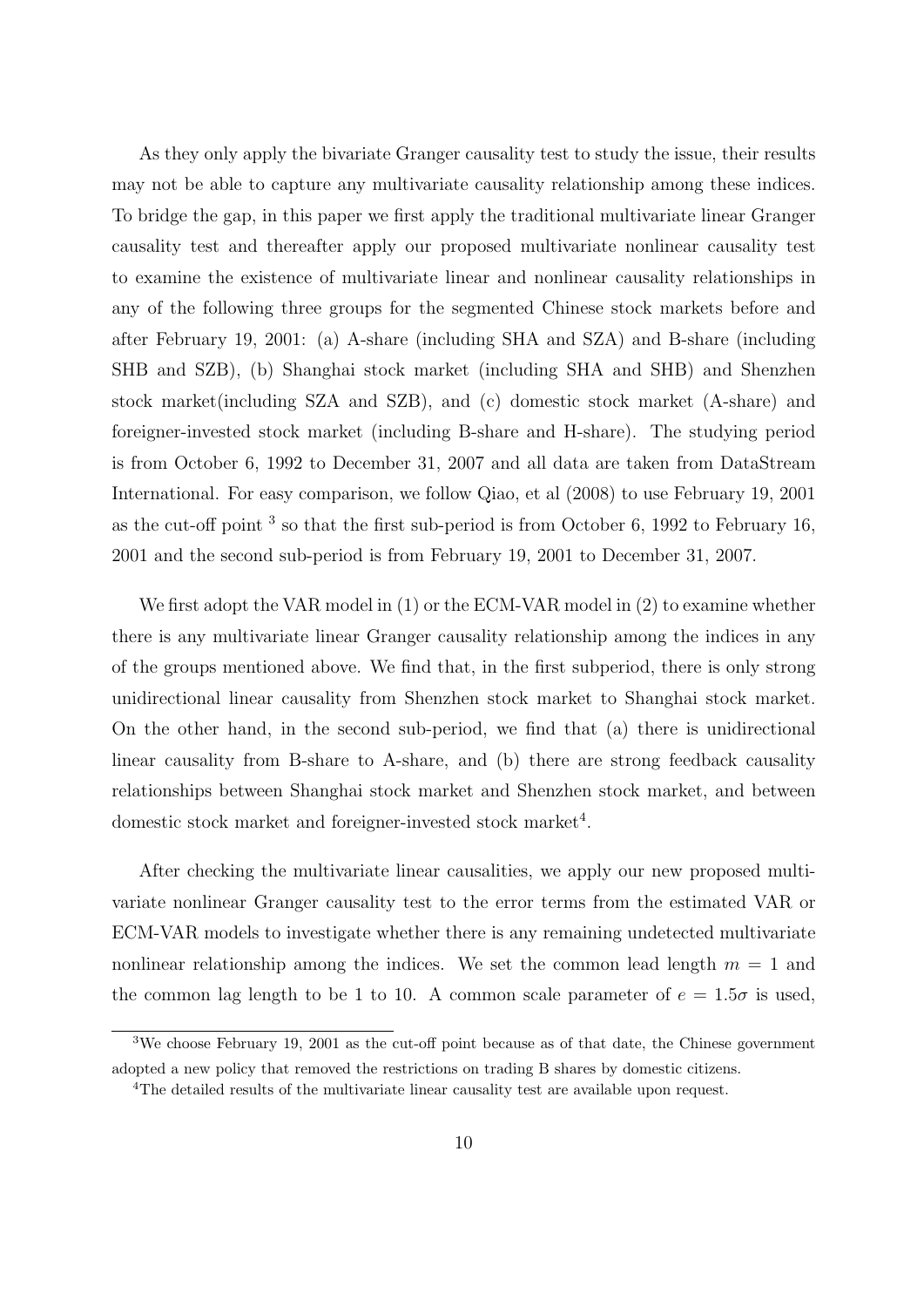where  $\sigma = 1$  denotes the standard deviation of standardized series. The values of the standardized test statistic of (3) are reported in Table 3. Under the null hypothesis of no multivariate nonlinear Granger causality, the test statistic is asymptotically distributed as  $N(0, 1)$ . Therefore, very large or small values of the test statistic lead to the rejection of null hypothesis, or equivalently, indicate the existence of multivariate nonlinear causality.

The results show that, in the first subperiod, (a) there is weak nonlinear causality from B-share to A-share, and (b) there is strong bi-directional nonlinear causality between Shenzhen and Shanghai stock markets, since the test statistics of SZ→SH are significant at the 5% level for all lags, and the test statistics of  $SH\rightarrow SZ$  are significant at the 5% level for the first half of lags. In the second sub-period, our results infer that (c) there exists strong feedback nonlinear causality between Shenzhen and Shanghai stock markets similar to the results of the first subperiod, (d) there is strong unidirectional nonlinear causality from A-share to B-share, since the test statistics of  $A\rightarrow B$  are significant at the 5% level for some lags, and (e) there exists weak nonlinear causality from domestic stock market to foreigner-invested stock market, as there are two test statistics to be significant. Our findings infer that there are more nonlinear causality among the indices after the Chinese Government introduced the policy on February 19, 2001.

# Appendix: Proof of Theorem 2.1

Before we prove the theorem, we first introduce the U-statistic (Kowalski and Tu, 2007) in the following definition, which is essential in the proof.

**Definition 4.1.** Consider an i.i.d. sample of  $p \times 1$  column vector of response  $y_i$  (1  $\leq$  $i \leq n$ ). Let **h** ¡  $\mathbf{y}_1, \cdots, \mathbf{y}_m$ ¢ be a symmetric vector-valued function with m arguments. A one-sample, m-argument multivariate U-statistic vector with kernel vector h is defined as:

$$
\mathbf{U_n} = \left(\begin{array}{c} n \\ m \end{array}\right)^{-1} \sum_{(i_1,\cdots,i_m) \in C_m^n} \mathbf{h}\big(\mathbf{y}_{i_1},\cdots,\mathbf{y}_{i_m}\big)\,,
$$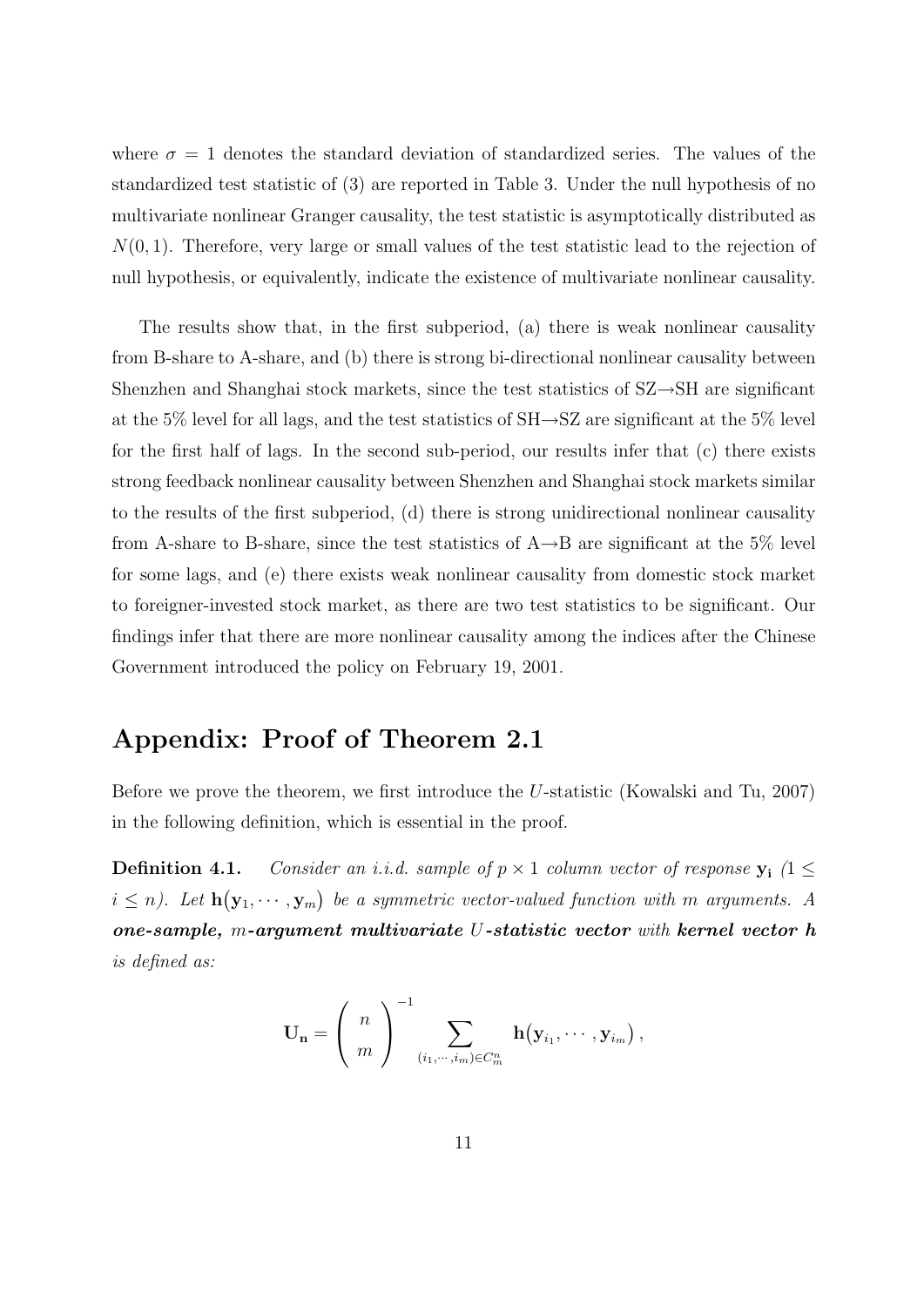|                  |                   | First Sub-Period    |                      | Second Sub-Period |                     |                      |  |  |  |
|------------------|-------------------|---------------------|----------------------|-------------------|---------------------|----------------------|--|--|--|
| lags             | $B\rightarrow A$  | $SZ \rightarrow SH$ | $B, H \rightarrow A$ | $B\rightarrow A$  | $SZ{\rightarrow}SH$ | $B, H \rightarrow A$ |  |  |  |
| $\mathbf{1}$     | $1.620*$          | $4.499***$          | 0.617                | 0.358             | $1.434*$            | 1.214                |  |  |  |
| $\sqrt{2}$       | $1.413*$          | $4.882***$          | 0.344                | 0.947             | $3.361***$          | 1.019                |  |  |  |
| 3                | 0.512             | $4.610***$          | $-0.591$             | 0.376             | $4.085***$          | 0.609                |  |  |  |
| $\overline{4}$   | 0.546             | $4.179***$          | $-0.418$             | $-0.541$          | $3.638***$          | $-0.178$             |  |  |  |
| $\overline{5}$   | $-0.187$          | $3.971***$          | $-0.800$             | $-1.217$          | $3.359***$          | $-1.305$             |  |  |  |
| 6                | $-0.704$          | $3.523***$          | $-1.024$             | $-1.018$          | $3.031***$          | $-1.158$             |  |  |  |
| $\overline{7}$   | $-1.663$          | $2.953***$          | $-1.465$             | $-0.961$          | $2.846***$          | $-0.625$             |  |  |  |
| $8\,$            | $-1.858$          | $2.863***$          | $-1.249$             | $-1.191$          | $1.990**$           | $-0.879$             |  |  |  |
| $\boldsymbol{9}$ | $-1.859$          | $2.375***$          | $-1.058$             | $-1.331$          | $2.084**$           | $-1.426$             |  |  |  |
| 10               | $-2.186$          | $1.887**$           | $-1.054$             | $-1.283$          | $1.733^{\ast\ast}$  | $-0.778$             |  |  |  |
| lags             | $A \rightarrow B$ | $SH \rightarrow SZ$ | $A \rightarrow B, H$ | $A \rightarrow B$ | $SH \rightarrow SZ$ | $A \rightarrow B, H$ |  |  |  |
| $\mathbf{1}$     | $-2.130$          | $3.071***$          | $-1.638$             | $2.098**$         | $2.611***$          | $2.309**$            |  |  |  |
| $\overline{2}$   | $-2.423$          | $2.983***$          | $-1.171$             | $2.311**$         | $2.792***$          | $2.708***$           |  |  |  |
| $\mathfrak{Z}$   | $-2.052$          | $1.896**$           | $-1.049$             | $2.282**$         | $2.599***$          | 1.232                |  |  |  |
| 4                | $-1.901$          | $2.381***$          | $-1.263$             | $1.673**$         | $1.827**$           | 0.224                |  |  |  |
| $\bf 5$          | $-1.104$          | $1.754***$          | $-1.428$             | 1.115             | $1.474*$            | $-0.600$             |  |  |  |
| 6                | $-1.201$          | $1.505*$            | $-1.461$             | $1.649**$         | $1.308*$            | $-1.128$             |  |  |  |
| $\overline{7}$   | $-1.325$          | 1.091               | $-0.943$             | $1.569*$          | 0.907               | $-0.766$             |  |  |  |
| 8                | $-0.961$          | 0.793               | $-1.204$             | $1.329*$          | 0.933               | $-0.943$             |  |  |  |
| $9\,$            | $-1.177$          | 0.843               | $-1.165$             | 1.122             | $0.726\,$           | $-0.774$             |  |  |  |
| 10               | $-1.371$          | 0.294               | $-0.636$             | 1.222             | 0.913               | $-0.597$             |  |  |  |

Table 3: Multiple Nonlinear Testing Results for China's Stock Markets

Note: \*\*\*, \*\*, and \* represent significance levels of 1%, 5%, and 10%, respectively. A includes SHA and SZA, B includes SHB and SZB, SH includes SHA and SHB, and SZ includes SZA and SZB. The first sub-period is from October 6, 1992 to February 16, 2001 while the second sub-period is from February 19, 2001 to December 31, 2007.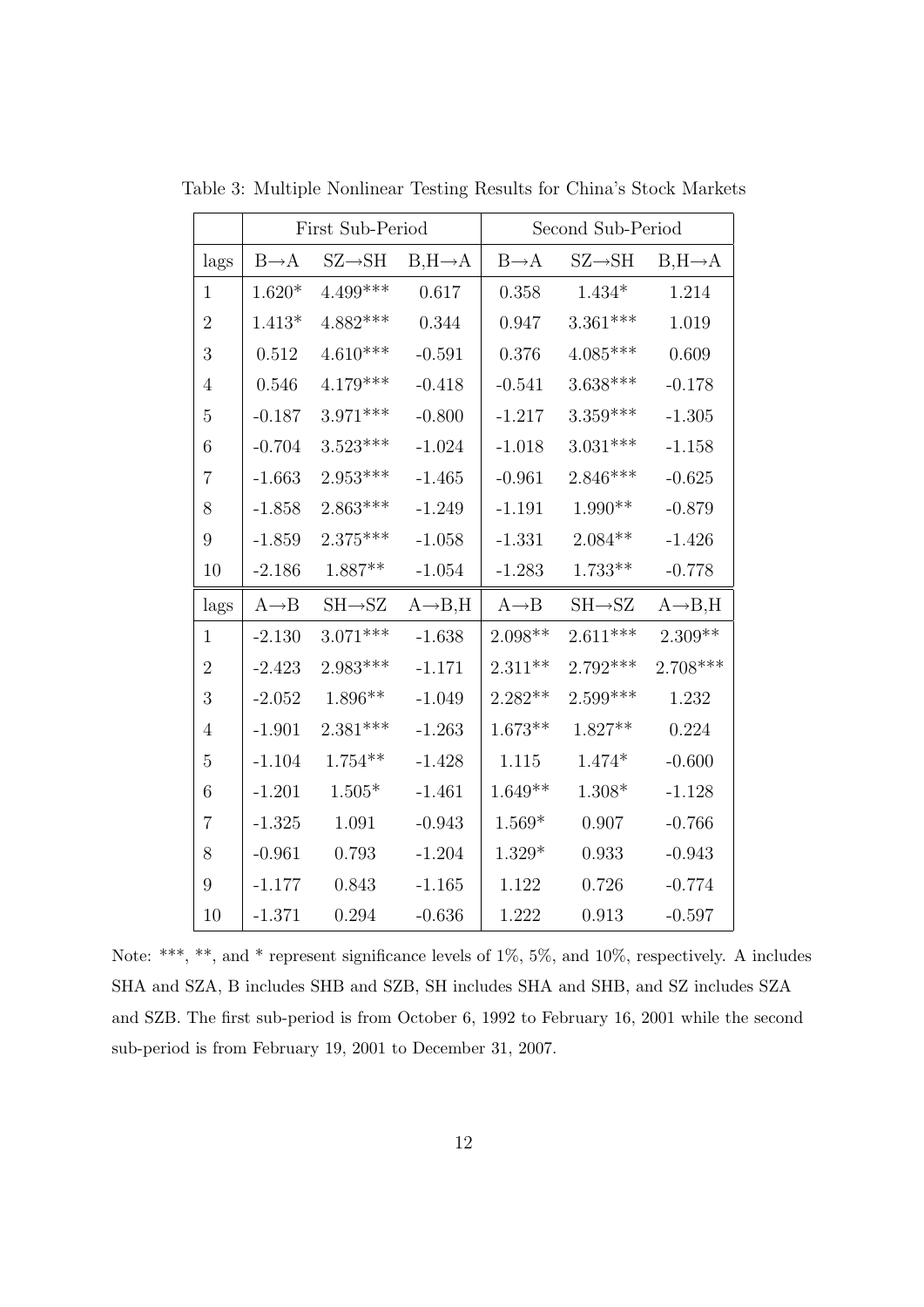where  $C_m^n =$ ¡  $i_1, \cdots, i_m$ ¢  $, 1 \leq i_1 < \cdots < i_m \leq n$ , denotes the set of all distinct combinations of m indices  $(i_1, \dots, i_m)$  from the integer set  $1, 2, \dots, n$ .

Let  $\Theta = E$ ¡  $\mathbf{h}(\mathbf{y}_1, \cdots, \mathbf{y}_m)$ ¢ . We have

$$
E(\mathbf{h}) = E\left(\begin{array}{c} n \\ m \end{array}\right)^{-1} \sum_{(i_1,\dots,i_m)\in C_m^n} \mathbf{h}(\mathbf{y}_{i_1},\dots,\mathbf{y}_{i_m})
$$

$$
= \left(\begin{array}{c} n \\ m \end{array}\right)^{-1} \sum_{(i_1,\dots,i_m)\in C_m^n} E(\mathbf{h}(\mathbf{y}_1,\dots,\mathbf{y}_m)) = \Theta.
$$

Now, we proceed on to prove Theorem 2.1. We denote that

$$
C_1(M_x + L_x, L_y, e) \equiv Pr\left(\|X_{t-L_x}^{M_x + L_x} - X_{s-L_x}^{M_x + L_x}\| < e, \|Y_{t-L_y}^{L_y} - Y_{s-L_y}^{L_y}\| < e\right),
$$
  
\n
$$
C_2(L_x, L_y, e) \equiv Pr\left(\|X_{t-L_x}^{L_x} - X_{s-L_x}^{L_x}\| < e, \|Y_{t-L_y}^{L_y} - Y_{s-L_y}^{L_y}\| < e\right),
$$
  
\n
$$
C_3(M_x + L_x, e) \equiv Pr\left(\|X_{t-L_x}^{M_x + L_x} - X_{s-L_x}^{M_x + L_x}\| < e\right),
$$
 and  
\n
$$
C_4(L_x, e) \equiv Pr\left(\|X_{t-L_x}^{L_x} - X_{s-L_x}^{L_x}\| < e\right).
$$

Then, we have

$$
Pr\left(\|X_t^{M_x} - X_s^{M_x}\| < e\| \|\ X_{t-L_x}^{L_x} - X_{s-L_x}^{L_x}\| < e, \|\ Y_{t-L_y}^{L_y} - Y_{s-L_y}^{L_y}\| < e\right)
$$
\n
$$
= \frac{C_1\left(M_x + L_x, L_y, e\right)}{C_2\left(L_x, L_y, e\right)},
$$
\n
$$
Pr\left(\|X_t^{M_x} - X_s^{M_x}\| < e\| \|\ X_{t-L_x}^{L_x} - X_{s-L_x}^{L_x}\| < e\right) = \frac{C_3\left(M_x + L_x, e\right)}{C_4\left(L_x, e\right)},
$$

and the strict Granger noncausality condition can be stated as

$$
H_0: \frac{C_1(M_x+L_x,L_y,e)}{C_2(L_x,L_y,e)}-\frac{C_3(M_x+L_x,e)}{C_4(L_x,e)}=0.
$$

Instead of analyzing i.i.d. samples, we take vector samples from strictly stationary, weakly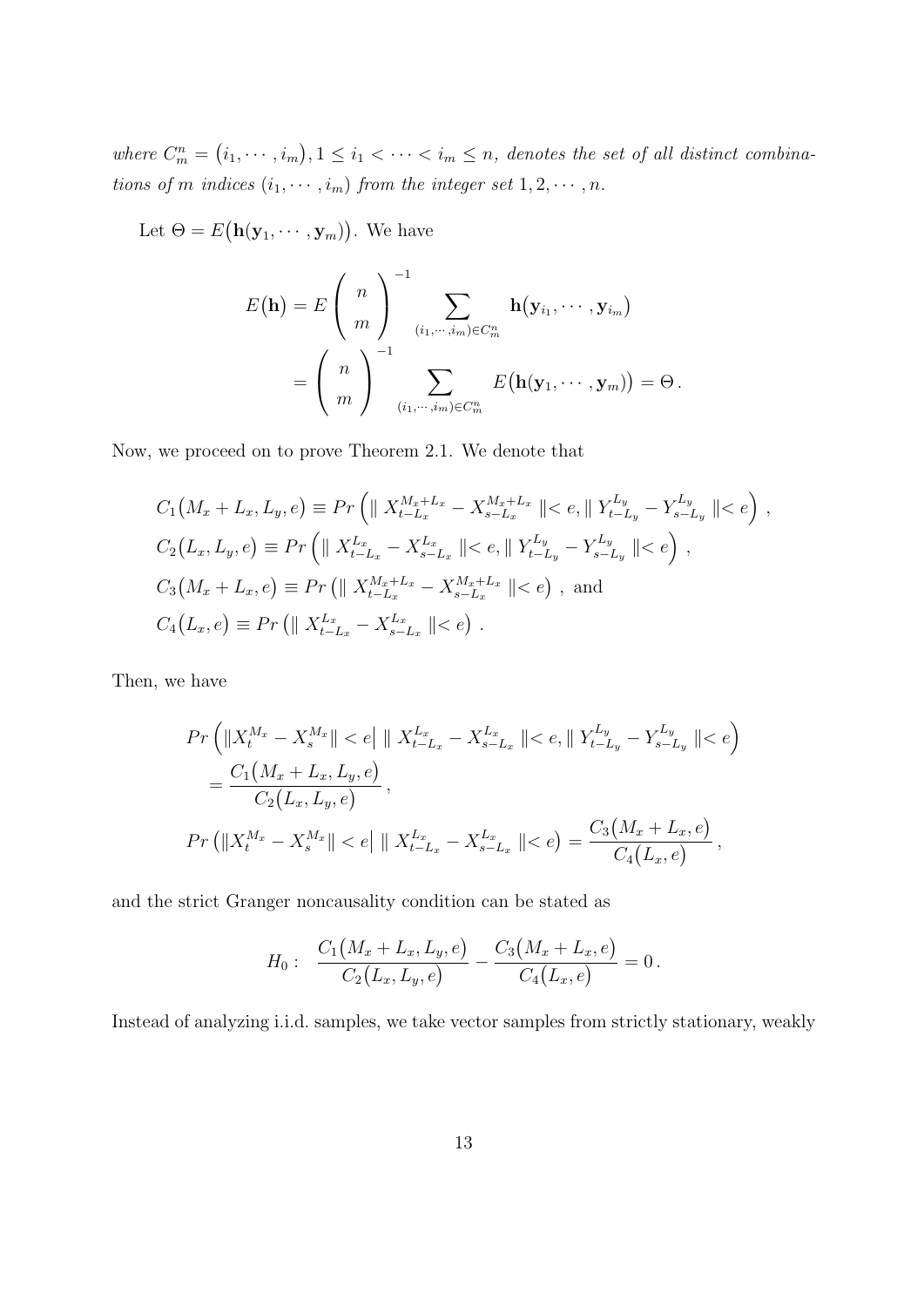dependent series which satisfy the mixing conditions of Denker and Keller(1983) such that

$$
\mathbf{z_t} = \left( X_{1,t-L_{x_1}}^{M_{x_1}+L_{x_1}}, \cdots, X_{n_1,t-L_{x_{n_1}}}^{M_{x_1}+L_{x_1}}, Y_{1,t-L_{y_1}}^{L_{y_1}}, \cdots, Y_{n_2,t-L_{y_{n_2}}}^{L_{y_{n_2}}} \right)
$$
  

$$
t = max(L_x, L_y), \cdots, n; \ n = T - m_x - max(L_x, L_y) + 1
$$

contains  $\sum_{i=1}^{n_1} m_{x_1}$  +  $\sum n_1$  $\sum_{i=1}^{n_1} L_{x_i}$  +  $\sum_{n_2}$  $\sum_{i=1}^{n_2} L_{y_i}$  variables in each vector. For any given  $(M_x, L_x, L_y, e)$ , we denote  $\Theta = (\theta_1, \theta_2, \theta_3, \theta_4)'$  where  $\theta_1 \equiv C_1$ ¡  $M_x + L_x, L_y, e$ ,  $\theta_2 \equiv$  $C_2$ ¡  $L_x, L_y, e$ ,  $\theta_3 \equiv C_3$ ¡  $M_x+L_x, e$ , and  $\theta_4 \equiv C_4$ ¡  $L_x, e$ ). We denote  $U_n =$ ¡  $(U_{1n}, U_{2n}, U_{3n}, U_{4n})'$ where  $U_{1n} \equiv C_1(M_x + L_x, L_y, e, n)$ ,  $U_{2n} \equiv C_2(L_x, L_y, e, n)$ ,  $U_{3n} \equiv C_3(M_x + L_x, e, n)$ , and  $\frac{1}{2}$  $U_{4n} \equiv C_4(L_x, e, n)$ . One could easily show that  $U_n$  is a one-sample, 2-argument 4-variable ∶' U-statistic vector with kernel vector h  $(z_t, z_s) = (h_1, h_2, h_3, h_4)'$ , where

$$
h_{1} \equiv \prod_{i=1}^{n_{1}} I(X_{i,t-L_{x_{i}}}^{m_{x_{i}}+L_{x_{i}}}, X_{i,s-L_{x}}^{m_{x_{i}}+L_{x_{i}}}, e) \cdot \prod_{i=1}^{n_{2}} I(Y_{i,t-L_{y_{i}}}^{L_{y_{i}}}, Y_{i,s-L_{y_{i}}}^{L_{y_{i}}}, e),
$$
  
\n
$$
h_{2} \equiv \prod_{i=1}^{n_{1}} I(X_{i,t-L_{x_{i}}}^{L_{x_{i}}}, X_{i,s-L_{x}}^{L_{x_{i}}}, e) \cdot \prod_{i=1}^{n_{2}} I(Y_{i,t-L_{y_{i}}}^{L_{y_{i}}}, Y_{i,s-L_{y}}^{L_{y_{i}}}, e),
$$
  
\n
$$
h_{3} \equiv \prod_{i=1}^{n_{1}} I(X_{i,t-L_{x}}^{m_{x_{i}}+L_{x_{i}}}, X_{i,s-L_{x_{i}}}^{m_{x_{i}}+L_{x_{i}}}, e), \quad h_{4} \equiv \prod_{i=1}^{n_{1}} I(X_{i,t-L_{x_{i}}}^{L_{x_{i}}}, X_{i,s-L_{x_{i}}}^{L_{x_{i}}}, e),
$$
  
\n
$$
U_{n} = \begin{pmatrix} n \\ 2 \end{pmatrix}^{-1} \sum_{1 \leq t < s \leq n} h(z_{t}, z_{s}).
$$

Since function I ¡  $(x, y, e)$  is symmetric with respect to x and y, h ¡  $(z_t, z_s)$  is symmetric with two arguments  $z_t$  and  $z_s$ . In addition, we notice that

$$
E(h_1) = Pr\left( \| X_{t-L_x}^{M_x + L_x} - X_{s-L_x}^{M_x + L_x} \| < e \right) \cdot Pr\left( \| Y_{t-L_y}^{L_y} - Y_{s-L_y}^{L_y} \| < e \right)
$$
\n
$$
= Pr\left( \| X_{t-L_x}^{M_x + L_x} - X_{s-L_x}^{M_x + L_x} \| < e, \| Y_{t-L_y}^{L_y} - Y_{s-L_y}^{L_y} \| < e \right) = \theta_1
$$

since residual series  $\{X_t\}$  and  $\{Y_t\}$  are assumed to be obtained from the VAR model are independent with each other. Similarly, we have  $E$ ¡  $h_i$ ) =  $\theta_i$ , i = 2, 3, 4.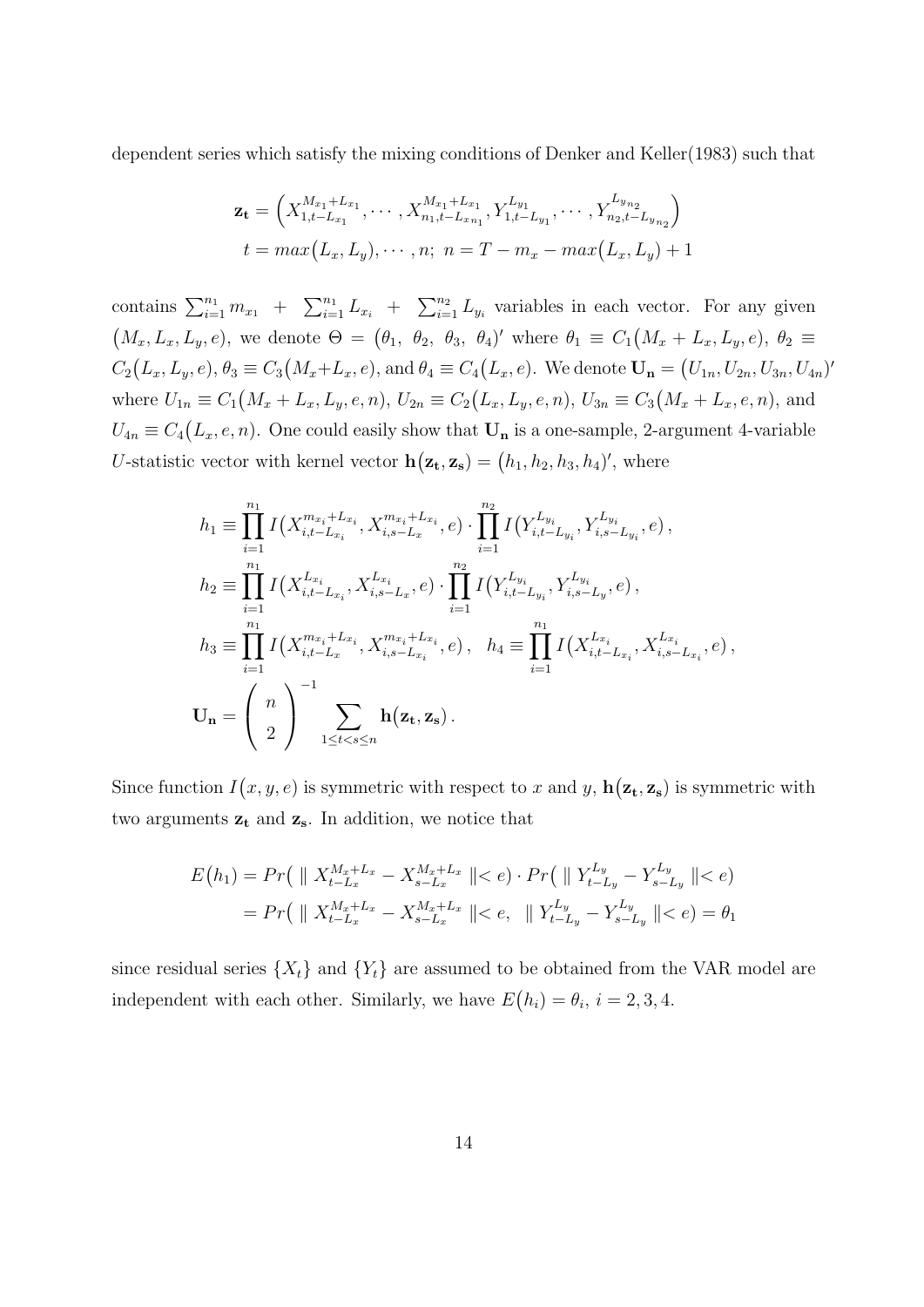In the bivariate case, the sample vector is

$$
\mathbf{z_t} = \left( X_{t-L_x}^{m_x+L_x}, Y_{t-L_y}^{L_y} \right) \quad t = 1, \cdots, n; n = T - m_x - max(L_x, L_y) + 1,
$$

in which it contains  $m_x + L_x + L_y$  variables.

This change does not affect the asymptotic properties of the U-statistic vector used in the test. As in the bivariate case, the central limit theorem proved by Denker and Keller(1983) can be applied to the U-statistic vector  $U_n$ ; that is, under the assumption that series  $\{x_{1,t}, \dots, x_{n_1,t}, y_{1,t}, \dots, y_{n_2,t}\}$  are strictly stationary, weakly dependent, and satisfying one of the mixing conditions of Denker and Keller, we have:

$$
\sqrt{n}(\mathbf{U_n} - \Theta) \stackrel{d}{\rightarrow} N(0, \Sigma), \text{as } n \to \infty,
$$

where  $\stackrel{d}{\rightarrow}$  means convergence in distribution, and  $\Sigma$  is the 4 × 4 covariance matrix of  $\mathbf{U_n}$ containing  $\{\Sigma_{i,j}, i, j = 1, \cdots, 4\}$ . Furthermore, by Denker and Keller (1986), the sequence  $U_n$  of the U-statistics converges to  $\Theta$  in probability. Now, we present our proposed test statistic as a function of  $U_n$  such that

$$
\sqrt{n} f(\mathbf{U_n}) = \sqrt{n} \left( \frac{U_{1n}}{U_{2n}} - \frac{U_{3n}}{U_{4n}} \right) .
$$

Under the null hypothesis that  ${Y_t}$  does not strictly Granger cause  ${X_t}$ , we have  $f(\Theta)$  =  $\theta_1/\theta_2-\theta_3/\theta_4=0$ . Thus, using the delta method (Serfling, 1980, pp.122-125),  $\sqrt{n}[f(\mathbf{U_n})$  $f(\Theta)$  has the same limit distribution as  $\sqrt{n}[\nabla f(\Theta)^T \cdot (\mathbf{U_n} - \Theta)]$ , and hence, we have

$$
\sqrt{n}[f(\mathbf{U_n}) - f(\Theta)] = \sqrt{n} \left( \frac{C_1(M_x + L_x, L_y, e, n)}{C_2(L_x, L_y, e, n)} - \frac{C_3(M_x + L_x, e, n)}{C_4(L_x, e, n)} \right) \sim N(0, \nabla f(\Theta)^T \cdot \Sigma \cdot \nabla f(\Theta)),
$$

where  $\nabla f(\Theta)$  is the derivative of f evaluated at  $\Theta$  such that

$$
\nabla f(\Theta) = \left(\frac{\partial f}{\partial \theta_1}, \frac{\partial f}{\partial \theta_2}, \frac{\partial f}{\partial \theta_3}, \frac{\partial f}{\partial \theta_4}\right)^T = \left(\begin{array}{cc} 1 & -\theta_1 \\ \theta_2, & \frac{\theta_2}{\theta_2}, & \frac{-1}{\theta_4}, & \frac{\theta_3}{\theta_4^2} \end{array}\right)^T.
$$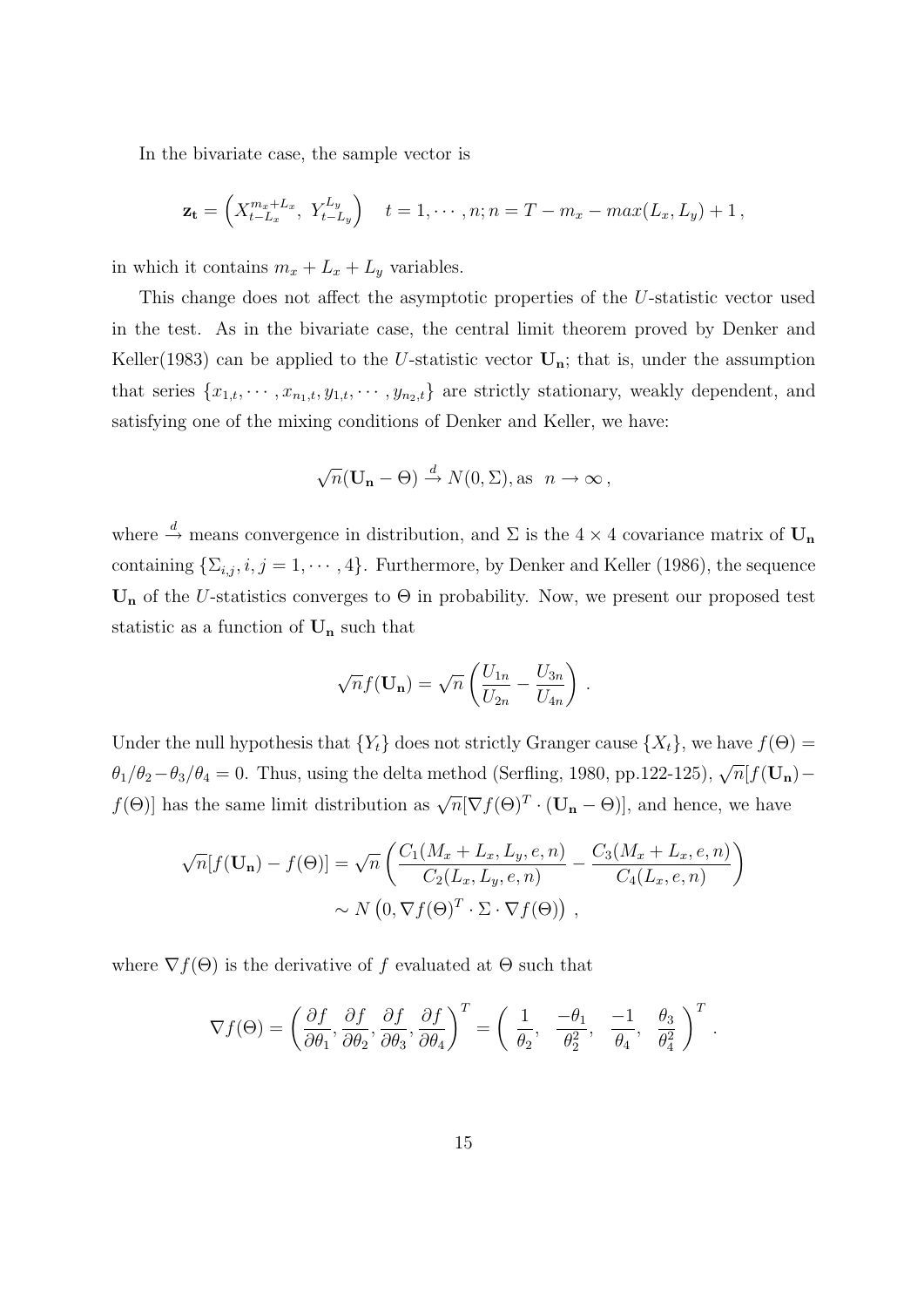Now, we turn to show that a consistent estimator of  $\sigma^2(M_x, L_x, L_y, e)$  becomes

$$
\hat{\sigma}^2(M_x, L_x, L_y, e) = \widehat{\nabla f(\theta)}^T \cdot \hat{\Sigma} \cdot \widehat{\nabla f(\theta)}.
$$

Applying the results of Denker and Keller (1983) and Newey and West (1987), we obtain a consistent estimator of  $\Sigma_{i,j}$  elements to be:

$$
\hat{\Sigma}_{i,j} = 4 \cdot \sum_{k=1}^{K(n)} \omega_k(n) \left[ \frac{1}{2(n-k+1)} \sum_t \left( \hat{A}_{i,t}(n) \cdot \hat{A}_{j,t-k+1}(n) + \hat{A}_{i,t-k+1}(n) \cdot \hat{A}_{j,t}(n) \right) \right],
$$

$$
K(n) = [n^{1/4}], \omega_k(n) = \begin{cases} 1 & \text{if } k = 1 \\ 2(1 - [(k - 1)/K(n)]) & \text{otherwise} \end{cases},
$$
  

$$
\hat{A}_{1,t} = \frac{1}{n-1} \left( \sum_{s \neq t} \prod_{i=1}^{n_1} I(X_{i,t-L_{x_i}}^{m_{x_i}+L_{x_i}}, X_{i,s-L_{x}}^{m_{x_i}+L_{x_i}}, e) \cdot \prod_{i=1}^{n_2} I(Y_{i,t-L_{y_i}}^{L_{y_i}}, Y_{i,s-L_{y_i}}^{L_{y_i}}, e) \right) - C_1(M_x + L_x, L_y, e, n),
$$
  

$$
\hat{A}_{2,t} = \frac{1}{n-1} \left( \sum_{s \neq t} \prod_{i=1}^{n_1} I(X_{i,t-L_{x_i}}^{L_{x_i}}, X_{i,s-L_{x}}^{L_{x_i}}, e) \cdot \prod_{i=1}^{n_2} I(Y_{i,t-L_{y_i}}^{L_{y_i}}, Y_{i,s-L_{y}}^{L_{y_i}}, e) \right) - C_2(L_x, L_y, e, n),
$$
  

$$
\hat{A}_{3,t} = \frac{1}{n-1} \left( \sum_{s \neq t} \prod_{i=1}^{n_1} I(X_{i,t-L_{x}}^{m_{x_i}+L_{x_i}}, X_{i,s-L_{x_i}}^{m_{x_i}+L_{x_i}}, e) \right) - C_3(m + L_x, e, n),
$$
  

$$
\hat{A}_{4,t} = \frac{1}{n-1} \left( \sum_{s \neq t} \prod_{i=1}^{n_1} I(X_{i,t-L_{x_i}}^{L_{x_i}}, X_{i,s-L_{x_i}}^{L_{x_i}}, e) \right) - C_4(L_x, e, n),
$$
  

$$
t, s = max(L_x, L_y), \cdots, n \text{ and } n = T - m_x - max(L_x + L_y) + 1,
$$

and a consistent estimator of  $\nabla f(\theta)$  is:

$$
\widehat{\nabla f(\theta)} = \left[ 1/\hat{\theta_2}, \quad -\hat{\theta_1}/\hat{\theta_2}^2, \quad -1/\hat{\theta_4}, \quad \hat{\theta_3}/\hat{\theta_4}^2 \right]^T
$$
  
=  $[1/C_2(L_x, L_y, e, n), -C_1(m + L_x, L_y, e, n)/C_2^2(L_x, L_y, e, n),$   
 $-1/C_4(L_x, e, n), C_3(M_x + L_x, e, n)/C_4^2(L_x, e, n)]^T$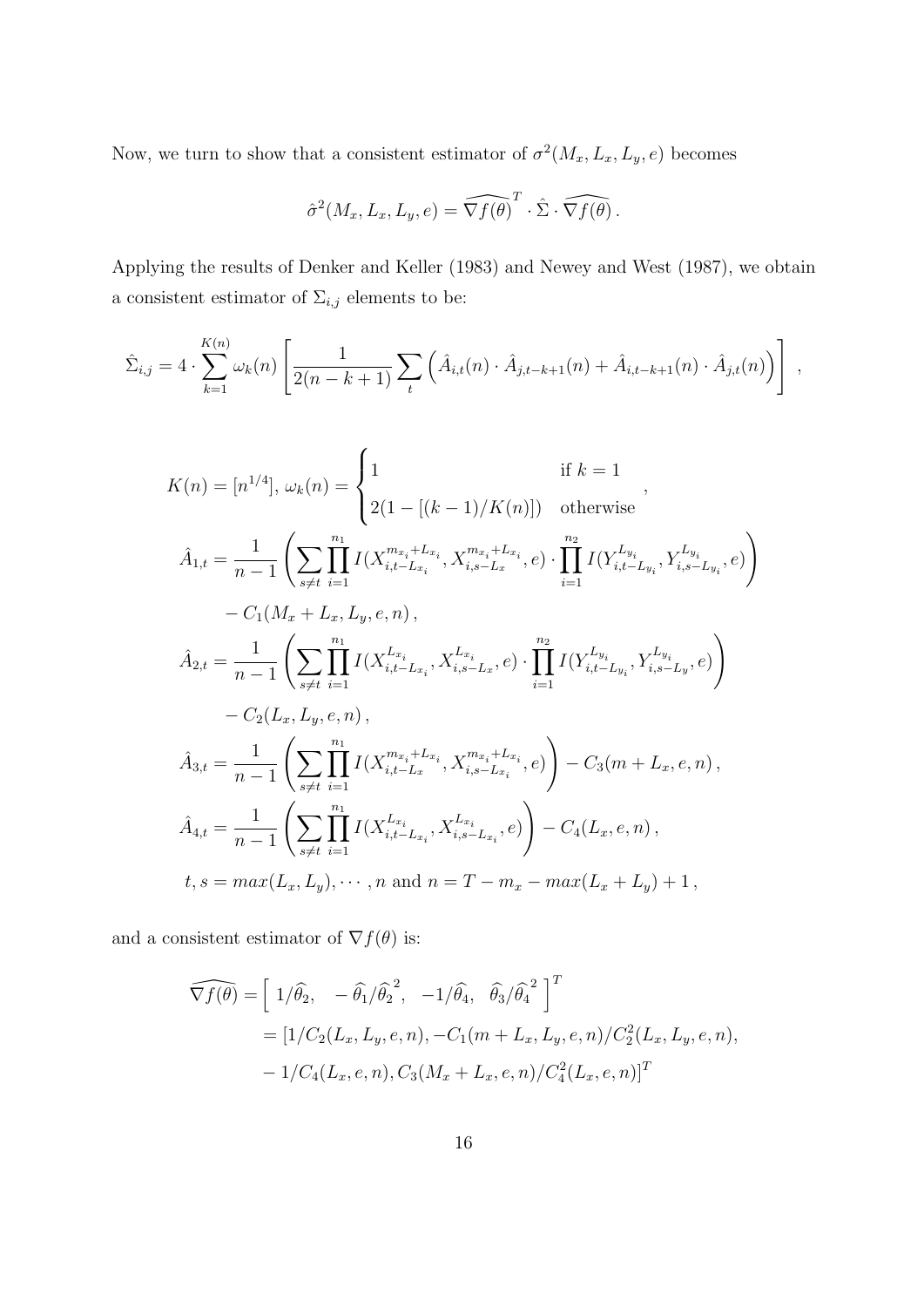Thus, a consistent estimator of  $\sigma^2(M_x, L_x, L_y, e)$  is:

$$
\hat{\sigma}^2(M_x, L_x, L_y, e) = \widehat{\nabla f(\theta)}^T \cdot \hat{\Sigma} \cdot \widehat{\nabla f(\theta)}
$$

and the assertion of the theorem follows.

 $\hfill \square$